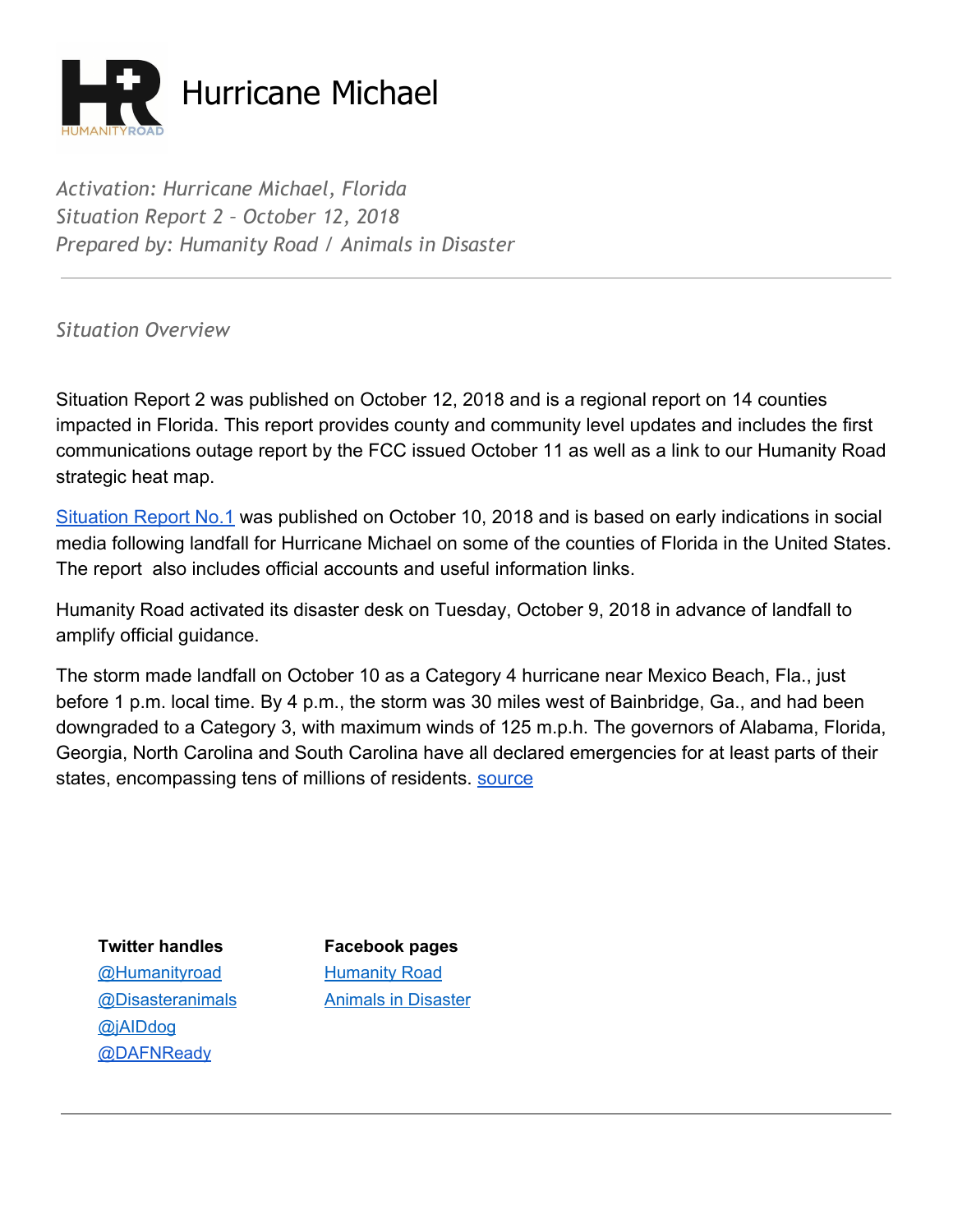*About Humanity Road*: Founded in 2010 as a 501(c)3 non-profit corporation, [Humanity](http://www.humanityroad.org/AboutUs.htm) Road is a leader in the field of online disaster response. Through skilled and self-directed work teams, Humanity Road and its network of global volunteers aim to provide the public and disaster responders worldwide with timely and accurate aid information. Providing such information helps individuals survive, sustain, and reunite with loved ones. For more information, please visit [www.humanityroad.org](http://www.humanityroad.org/).

## **Table of Contents**

| <b>Updates For Locations of Interest</b>                    | $\boldsymbol{4}$ |
|-------------------------------------------------------------|------------------|
| <b>Bay County Florida</b>                                   | 4                |
| <b>Calhoun County</b>                                       | $6\phantom{1}$   |
| <b>Franklin County</b>                                      | $6\phantom{1}$   |
| <b>Gadsden County</b>                                       | 6                |
| <b>Gulf County</b>                                          | $\overline{7}$   |
| <b>Holmes County</b>                                        | 8                |
| Jackson County                                              | 8                |
| Jefferson County                                            | 9                |
| Leon County                                                 | 10               |
| <b>Liberty County</b>                                       | 11               |
| <b>Taylor County</b>                                        | 11               |
| <b>Walton County</b>                                        | 12               |
| <b>Wakulla County</b>                                       | 12               |
| <b>Washington County</b>                                    | 13               |
| <b>Emergency Phone Numbers and Help Lines</b>               | 13               |
| <b>Reunification Sites and Numbers</b>                      | 14               |
| <b>Situation Reports and Maps</b>                           | 14               |
| <b>Shelters and Evacuation Centers</b>                      | 14               |
| <b>Communications Sector</b>                                | 14               |
| <b>Health / Medical Sector</b>                              | 16               |
| <b>Special Needs / Vulnerable Populations</b>               | 17               |
| <b>Power and Fuel</b>                                       | 19               |
| <b>Animals in Disaster</b>                                  | 20               |
| <b>Imagery including Satellite, Drone, Pictures, Videos</b> | 20               |
| <b>Volunteers Reporting</b>                                 | 21               |
|                                                             |                  |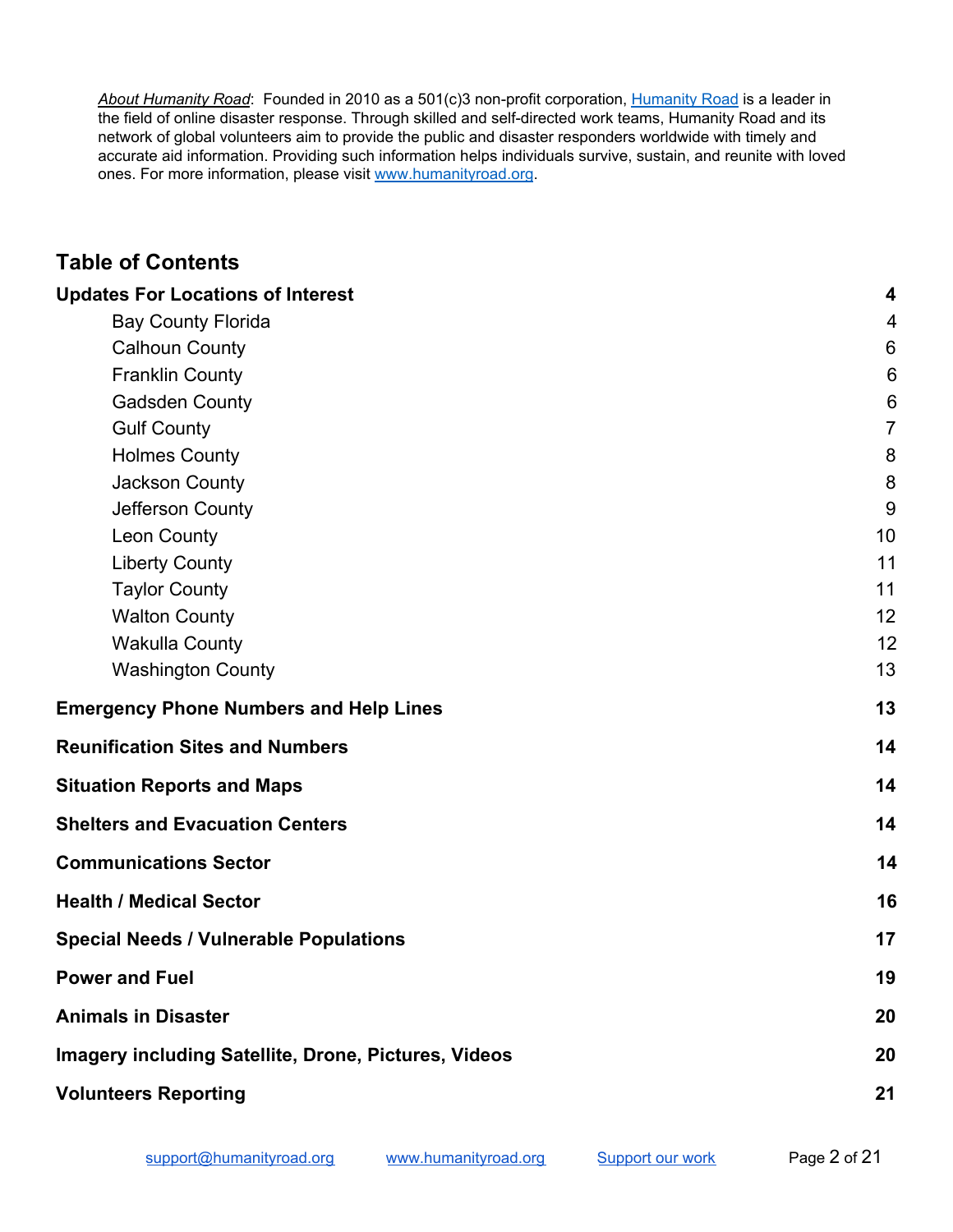# Si**gnificant Updates (most recent first)**

### **Oct 12**

- County Updates: See county individual sections for significant updates for each of the 14 counties included in this report.
- Humanity Road is activated by the U.S. Coast Guard to provide a social media strategic map. The map is publicly viewable here **[Humanity Road Hurricane Michael Strategic Map](http://humanityroad.maps.arcgis.com/apps/View/index.html?appid=b83aa4ded8cf4ebe8f82f43446c59552)**
- [Montgomery County Maryland CERT Team](http://montgomerycert.org/) has been activated by Humanity Road to provide additional surge support for Hurricane Michael and the Strategic Map.
- Maps: Faceook Disaster Maps [Humanity Road Special Facebook Mapping Report](https://docs.google.com/document/d/1HD0bACyFTN_c7Qn5dcl6Hn38d_zeE7ncoRSNZmfOlJM/edit#heading=h.nkhqf8lucal5)
- Reunification: Via Florida National Guard: There are serious communication issues in the Panhandle after Hurricane Michael. If you are worried about someone, visit <https://fdoh.readyop.com/fs/4cav/bcda> to report it. The State Emergency Operations Center will route these reports to the appropriate local agency for action" [source](https://t.co/phE3u1pIxF)
- Power: Estimated 89,537 Tallahassee resident without power<http://outagemap.talgov.com/>
- Power: Tallahassee Metro Area Power Outage Report 10-11 1800 6pm <https://twitter.com/FLSERT/status/1050513202239479813>P
- Power: 3:37pm Nearly 200,000 people are without power in the area, according to information gathered from outage maps from multiple power companies. [source](https://www.mypanhandle.com/news/hurricane-michael-power-outages-near-200-000/1513435023)
- Power: Via @FLSERT: There are still areas throughout the panhandle that have downed wires and standing water. Stay away from them at all costs to avoid electrocution. **Source**
- Fuel: 10:52am in Florida percent gas stations without gas [source](https://t.co/XXBOgtOFIs) - Mobile-Pensacola (FortWalton) 34.87%
	- Panama City 33.20%
	- Tallahassee-Thomasville 21.99%
- Water: Tallahassee the City's water is and remains safe to drink. [Source](https://twitter.com/COTNews/status/1050687565857087490)
- Water: We are prepared to deploy 1 million gallons of water, 1.5 million Meals Ready-to-Eat and 400,000 pounds of ice to help our families being impacted by the storm. **Source**

### **Oct 11**

• Comms: FCC Outage Report Hurricane Michael [source](https://www.fcc.gov/document/hurricane-michael-communications-status-report-october-11-2018) cell towers down in for county: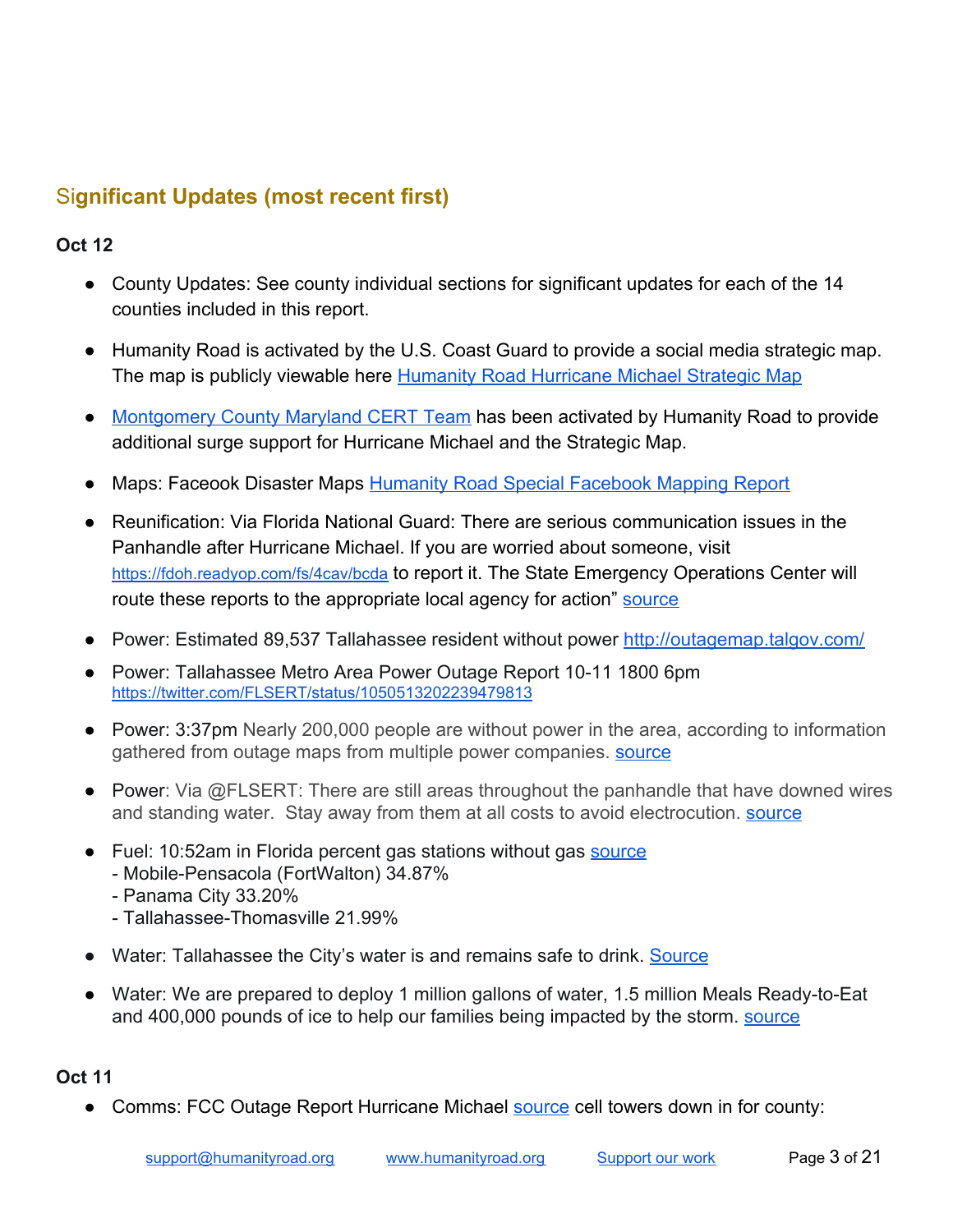- 78.3% Bay County
- 38.1% Calhoun County
- 38.9% Franklin County
- 71.0% Gadsden County
- 69.6% Gulf County
- 74.1% Holmes County
- 77.1% Jackson County
- 5.7% Jefferson County
- 43.3% Leon County
- 88.9% Liberty County
- 24.4% Taylor County
- 35.9% Wakulla County
- 21.6% Walton County
- 69.2% Washington County

Oct 10

- SAR: Via Governor Scott: As soon as Michael passes, we have a massive wave of response and support coming down and around the Panhandle, including more than 1,000 search and rescue personnel and 3,500 @FLGuard troops. [source](https://twitter.com/FLGovScott/status/1050036860649648130)
- SAR: Louisiana state Fire Marshal Butch Browning released a crew of 90 members of the type 2 Urban Search and Rescue (USAR) team with light search and rescue equipment to help once the Category 4 storm makes landfall. "The equipment will allow them to open doors, breach walls and handle minor collapses," he said. [source](https://www.livingstonparishnews.com/news/louisiana-state-fire-marshal-sends-usar-team-to-assist-florida/article_16a2c658-cc8f-11e8-84f2-abaed21df04e.html?utm_medium=social&utm_source=twitter&utm_campaign=user-share)
- SAR: Via Governor Bryant : The MS Office of Homeland Security has sent two search & rescue teams to FL to assist with potential emergency efforts w/ Hurricane Michael. In total, 42 personnel to serve as two swift-water rescue teams. The photos are from their training sessions to prepare for such events. [source](https://twitter.com/PhilBryantMS/status/1049778400745926657)
- SAR: Via Kissimmee Fire Department reports that AST-501 has been given assignment. They will be leaving at midnight for Panama City and will be attached with USAR Task Force 1, 2 & 6 [source](https://twitter.com/KissimmeeFire/status/1050084166094790656)

# <span id="page-3-0"></span>**Updates For Locations of Interest**

## <span id="page-3-1"></span>**Bay [County](http://www.baycountyfl.gov/) Florida**

Population 183,563

Website <http://www.baycountyfl.gov/> Facebook [https://www.facebook.com/BayCountyFLEmergencyServices](https://www.facebook.com/BayCountyFLEmergencyServices/videos/286928618819963/)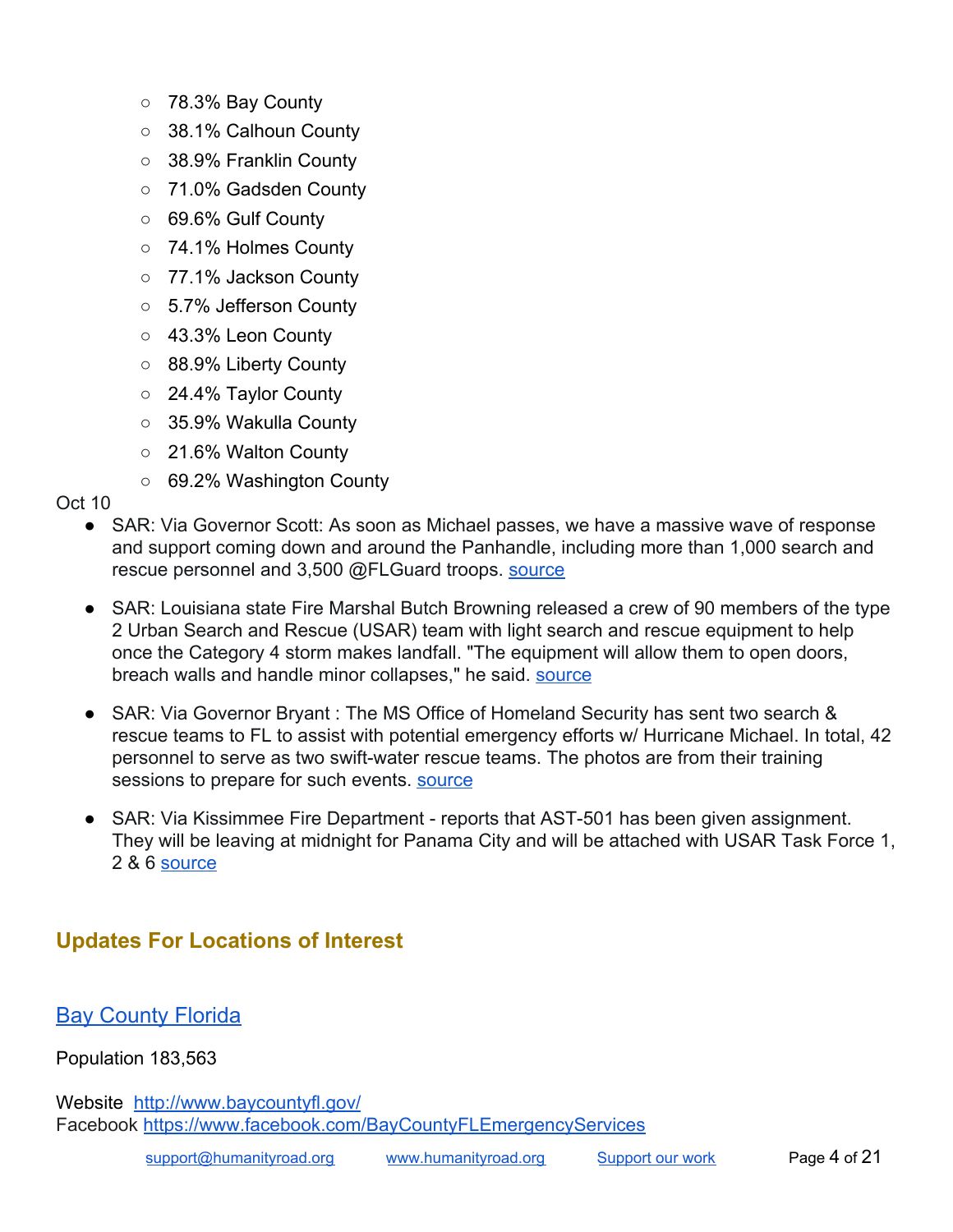Bay County Emergency Services Twitter:<https://twitter.com/BayCountyEM>

- **● 78.3% of all cell towers down i**n county FCC Outage Report Hurricane Michael [source](https://www.fcc.gov/document/hurricane-michael-communications-status-report-october-11-2018)
- Mexico Beach, [Facebook Page](https://www.facebook.com/pg/City-of-Mexico-Beach-279829973937/about/?ref=page_internal)
	- No updates to the [City of Mexico Beach Facebook page.](https://www.facebook.com/pg/City-of-Mexico-Beach-279829973937/about/?ref=page_internal) Significant impacts to power and communications ["It was torn apart"](https://www.cnn.com/videos/us/2018/10/11/myers-mexico-beach-hurricane-michael-reaction-vpx.cnn) National Guard team got into Mexico Beach and found 20 survivors overnight, and more crews were pushing into the area in the morning,...Authorities said 285 people in Mexico Beach had refused to leave ahead of the hurricane despite a mandatory evacuation order.
	- Oct 10 1:54pm: Hurricane makes landfall near Mexico Beach, FL [source](https://twitter.com/NHC_Atlantic/status/1050078015651241986)
- Panama City <https://www.pcgov.org/>[Facebook](https://www.facebook.com/CityOfPanamaCity)
	- Panama City, FL: Verizon brought in portable towers public instructed to turn cell phones off then back on [source](https://www.facebook.com/LagunaBeachFlorida/posts/2044201602311972)
	- 12:00n Significant damage in downtown Panama City [source](https://www.instagram.com/p/BozHJ2Cl43J/?utm_source=ig_twitter_share&igshid=mivu7fuynwyt), Michael smashes rows of houses in Panama City [Story](https://www.wnct.com/news/national/-unimaginable-destruction-michael-smashes-rows-of-houses-in-panama-city/1516510009)
	- 11:55 am Hospitals and nursing homes are so damaged in the Panama City area that ambulances and helicopters are being used to ferry patients elsewhere. [source](https://www.wnct.com/news/national/-unimaginable-destruction-michael-smashes-rows-of-houses-in-panama-city/1516510009)
	- 11:50 am Officials at Bay Medical Sacred Heart announced that they're transferring about 200 patients to hospitals in Pensacola and Jacksonville, and to Mobile, Alabama.[source](http://www.nbc29.com/story/39267540/the-latest-stretch-of-i-10-closed-for-debris-removal)
	- 11:50am Gulf Coast Regional Medical Center says it has suspended all services and is evacuating patients as well.[source](http://www.nbc29.com/story/39267540/the-latest-stretch-of-i-10-closed-for-debris-removal)
	- 10:45am Internet has been restored at the Bay County Emergency Operations Center and the Bay County Sheriff's Office Facebook page will be updated with information. [source](http://www.newsherald.com/news/20181011/fatalities-confirmed-in-panama-city-beach-panama-city-after-hurricane-michael)
	- 9:00am Verizon cell networks remain down, limiting contact through the Emergency Operations Center. Many emergency broadcast stations were also rendered inoperable, making communication difficult. [source](http://www.newsherald.com/news/20181011/fatalities-confirmed-in-panama-city-beach-panama-city-after-hurricane-michael)
- Bayou George
	- Bayou George area hit hard [Story](http://www.newsherald.com/news/20181010/bayou-george-area-hit-hard-by-michael) They are updating via their government Facebook account
- Callaway Florida population 14,405. Callaway does not have a social media page.
	- $\circ$  Significant damage expected in Callaway, We tried to call some businesses but the lines aren't working. Communications impacted. [Citizen Video \(adult language\)](https://www.cnn.com/us/live-news/tropical-storm-hurricane-michael-florida/h_e29f0009307be8d173013f14b677b708)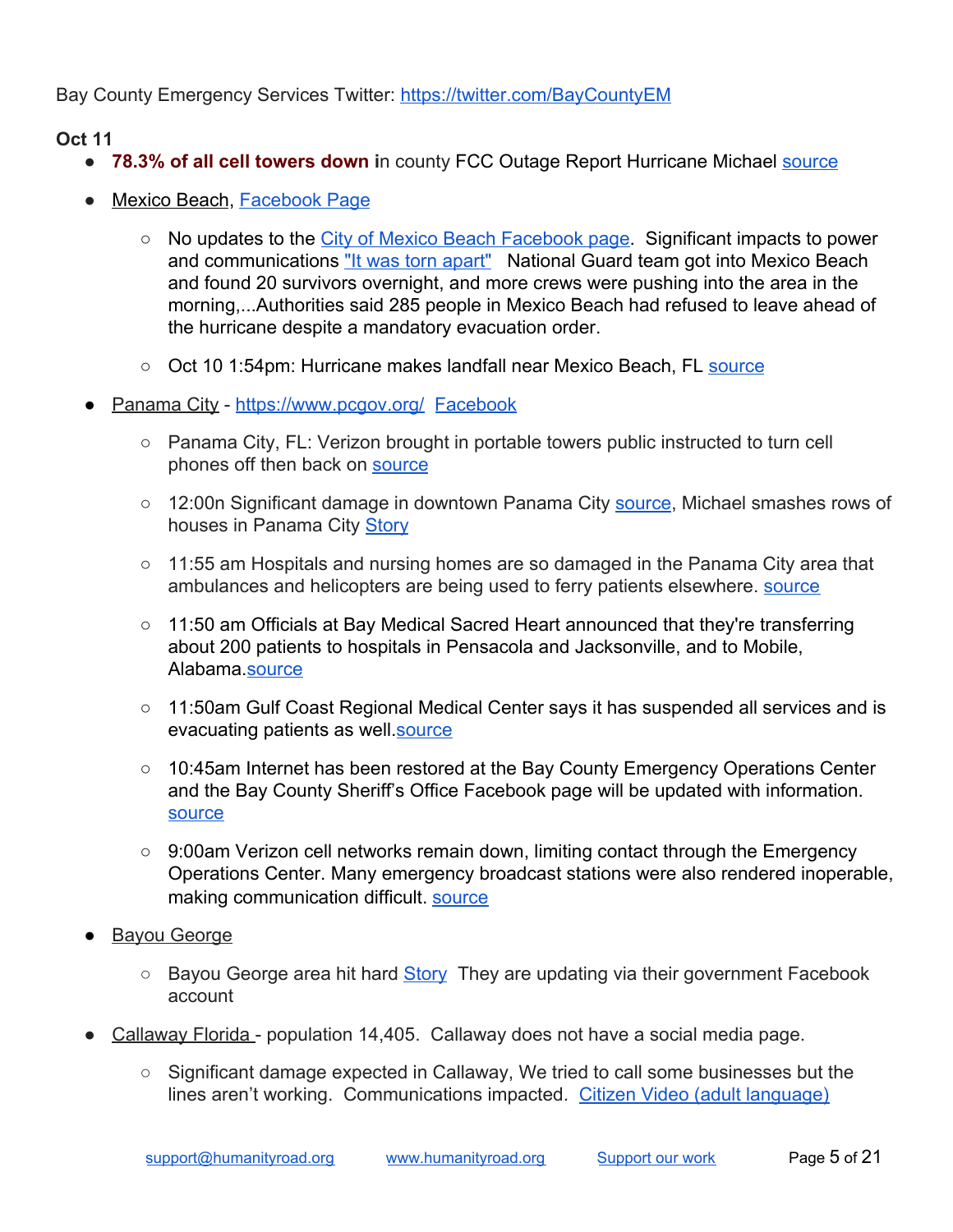- Laguna Beach population 3,932
	- Youtube video on Laguna Beach damage. [Video](https://www.youtube.com/watch?v=0RKsjibWEko)

## <span id="page-5-0"></span>**Calhoun County**

Population 14,483 Website: <https://www.calhouncountyfl.org/index.html> Facebook:<https://www.facebook.com/CalcoEM/>

### **Oct 12**

● **100% of county without power.** [source](https://twitter.com/FLJCC/status/1050699365071892481)

#### **Oct 11**

- **38.1% of all cell towers down** in county FCC Outage Report Hurricane Michael **[source](https://www.fcc.gov/document/hurricane-michael-communications-status-report-october-11-2018)**
- **Blountstown** 
	- Photos of damaged Calhoun Liberty Hospital. [source](https://www.facebook.com/barbara.pate1/posts/10215433980434525?__xts__[0]=68.ARCwh6McBjmuf8CqPW03JUPW6D5ey-icjsKtaiqDnQxfU6XRQ4mdAip80d6oBRnu7ULbP6N6ZIZilLzdu7b0lSjGvLpNlOHtocKQjPN8WDV6NLH5r6zLXF0QOxGZtIqE3--Yp03SsyTUgGpUeq680x41wAbyQ2PTVd_j_3nXCYhcsPF9oXem-d0&__tn__=-R)
	- Blountstown in shambles. [source](https://twitter.com/kodykpelham11/status/1050500016266207234)
	- Video of destroyed trees in Blountstown. [source](https://twitter.com/IvanTaylorTV/status/1050504422843912197)
	- No communications to Blountstown. [source](https://twitter.com/jreneemetcalf/status/1050488633923424256) [source2](https://twitter.com/LStoltzfusBrown/status/1050468448516665344)
	- Family lost homes. [source](https://twitter.com/TaylorBoisjolie/status/1050481309179662336)

## <span id="page-5-1"></span>**Franklin County**

Population 11,549 Website<https://www.franklincountyflorida.com/> Sheriff Facebook [https://www.facebook.com/Franklinsheriff](https://www.facebook.com/Franklinsheriff01/)

#### **Locations of Interest**

● Apalachicola, Carrabelle, Eastpoint, St. George Island, Alligator Point, Bald Point, Lanark Village, St. Teresa,

- **38.9% of all cell towers down i**n county FCC Outage Report Hurricane Michael [source](https://www.fcc.gov/document/hurricane-michael-communications-status-report-october-11-2018)
- Sheriff is keeping community updated via videos in Facebook [source](https://www.facebook.com/Franklinsheriff01/)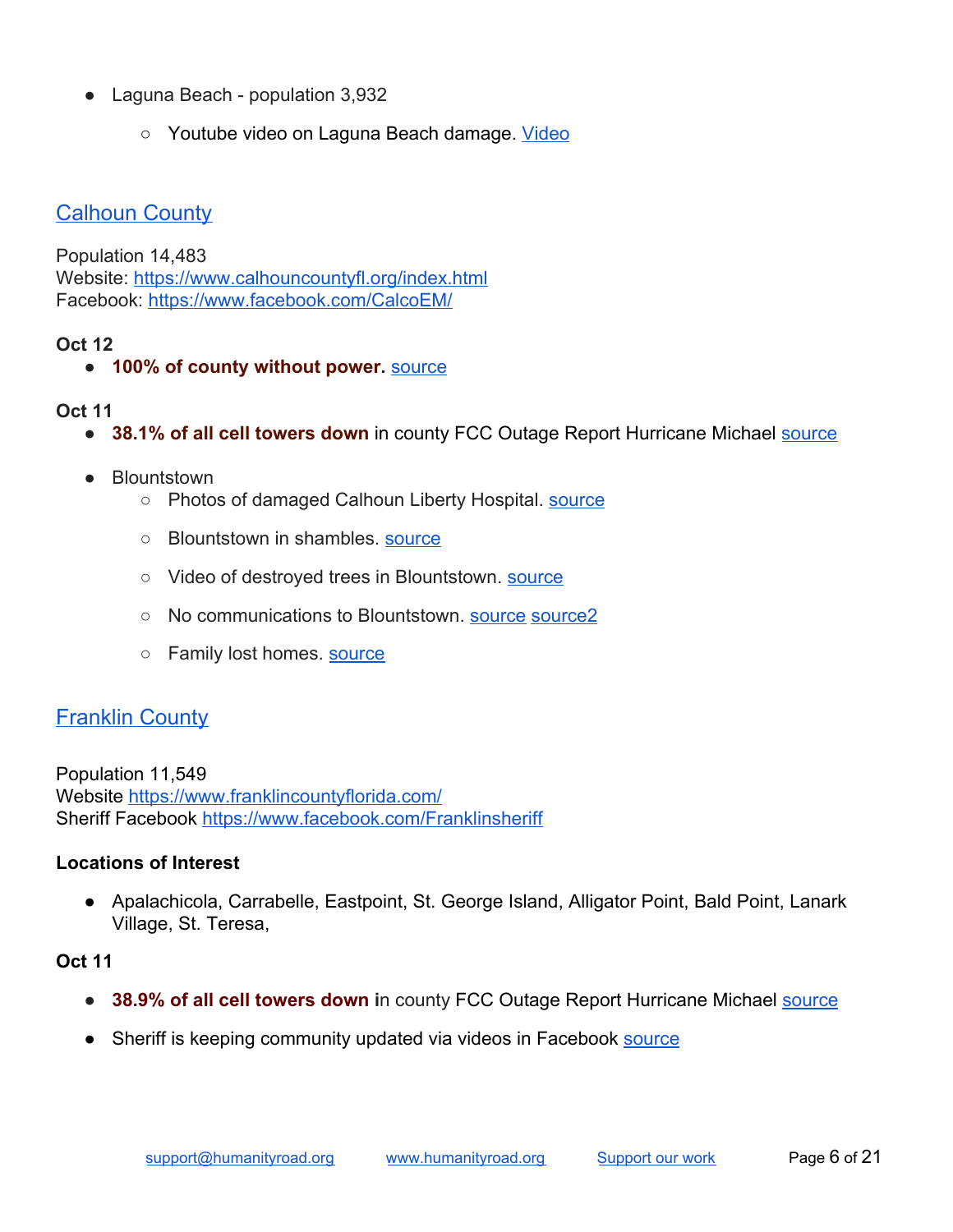# <span id="page-6-0"></span>Gadsden County

Population 46,071 Website: <https://www.gadsdengov.net/> Facebook:<https://www.facebook.com/GadsdenCountyBOCC> Twitter: <https://twitter.com/GadsdenCtyBOCC>

### **Oct 12**

### ○ **100% of county without power**. [source](https://twitter.com/FLJCC/status/1050699365071892481)

### **Oct 11**

- **71% of all cell towers down** in county FCC Outage Report Hurricane Michael [source](https://www.fcc.gov/document/hurricane-michael-communications-status-report-october-11-2018)
- 4 deaths confirmed in Gadsden County. **Source**
- No communication in Gadsden County. **Source**
- Difficult to get into Gadsden County due to impassable roads. [source](https://www.wctv.tv/content/news/After-Michael-Residents-picking-up-debris-in-Gadsden-County-497094931.html)
- Volunteers needed for water distribution sites. [source](https://www.facebook.com/GadsdenCountyBOCC/posts/2213973308626869?__xts__[0]=68.ARAGwXKVRbF-Nl8Bkg5Dy1xtb6SFlmNNH3x-fzU7-p2P8zSr5GaAEmTtUXqB7akfPwZE_wvwGSjnIBw2UU8S1qhNFfRkE23fqB7OLU_3iFHOkwwVOMV1uq-zcjDGiSpqFmX2X9V3XKEW6zrgV1wWAUvyGqFtjcuiARknDDd8AeaVBZwYt2QelQ&__tn__=-R)
- Gadsden County under mandatory 24 hour curfew. People are asked to stay off the roads. [source](https://www.facebook.com/GadsdenCountyBOCC/posts/2213126872044846?__xts__[0]=68.ARByfeayjBkFXmKRFi9CVFBsV80GPQeBuM3RVZFsJ0kFV10X1Fsivt9kdpd32Wyjj_Hk5A_I3hHBt3OLBHpxb2xZk786A9PCFYKQ2Gmr9xBZGX7LEZ4TmjuEjfbGK8QISWGWXh7Vg81h0W9_1ofRd_UJOUkSktjyhAWjujv0lnm7LFRrXbXu-A&__tn__=-R)
- Chattahoochee Authorities said the state mental hospital in Chattahoochee, which has a section for the criminally insane, was cut off by land, and food and supplies were being flown in.[source](https://www.wnct.com/news/national/-unimaginable-destruction-michael-smashes-rows-of-houses-in-panama-city/1516510009)
- Greensboro
	- Trees down and damage to homes. [source](https://www.wctv.tv/content/news/After-Michael-Residents-picking-up-debris-in-Gadsden-County-497094931.html)
- Jamieson
	- o Destroyed, no help, no power, no phone, no water. [source](https://www.facebook.com/GadsdenCountyBOCC/posts/2213126872044846?__xts__[0]=68.ARByfeayjBkFXmKRFi9CVFBsV80GPQeBuM3RVZFsJ0kFV10X1Fsivt9kdpd32Wyjj_Hk5A_I3hHBt3OLBHpxb2xZk786A9PCFYKQ2Gmr9xBZGX7LEZ4TmjuEjfbGK8QISWGWXh7Vg81h0W9_1ofRd_UJOUkSktjyhAWjujv0lnm7LFRrXbXu-A&__tn__=-R)
- **Quincy** 
	- Hit very hard, trees down, no power. **[source](https://www.facebook.com/GadsdenCountyBOCC/posts/2213126872044846?__xts__[0]=68.ARByfeayjBkFXmKRFi9CVFBsV80GPQeBuM3RVZFsJ0kFV10X1Fsivt9kdpd32Wyjj_Hk5A_I3hHBt3OLBHpxb2xZk786A9PCFYKQ2Gmr9xBZGX7LEZ4TmjuEjfbGK8QISWGWXh7Vg81h0W9_1ofRd_UJOUkSktjyhAWjujv0lnm7LFRrXbXu-A&__tn__=-R)**

## <span id="page-6-1"></span>**Gulf County**

Population 15, 871 Website<http://www.gulfcounty-fl.gov/>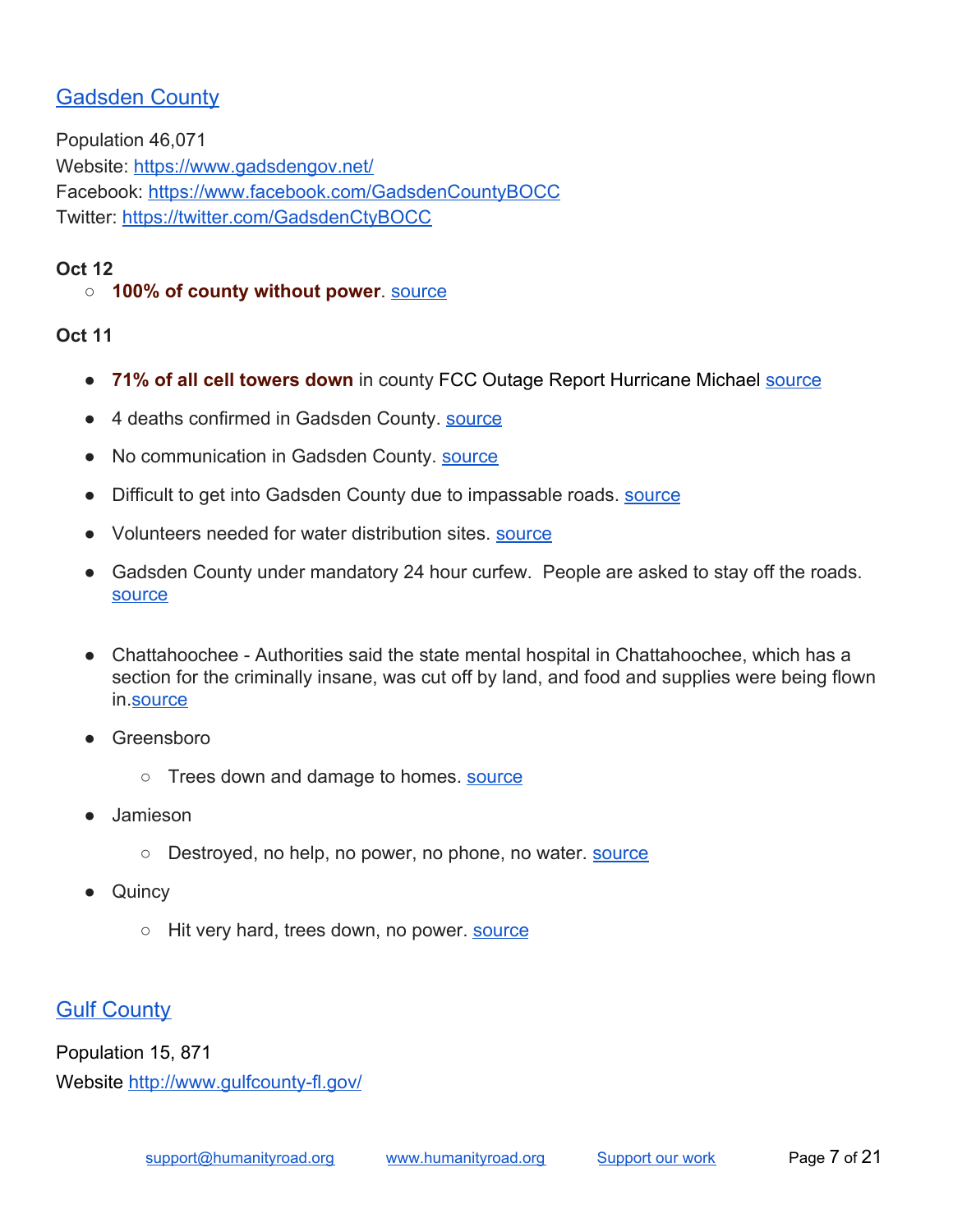Gulf County Emergency Management Facebook <https://www.facebook.com/GulfCountyEmergencyManagement/>

#### **Locations of Interest**

● Havana, Henderson Mill, Highland View, Hinson, Hinson's Crossroads, Holmes Valley, Honeyville, Howard Creek, Indian Pass, Iolee,

### **Oct 12**

- Port St. Joe Police Department: No re-entry into Gulf County [source](https://www.facebook.com/permalink.php?story_fbid=1957137390988641&id=108698369165895)
- Port St. Joe: Central Florida Urban Search and Rescue Team #TaskForce4 working out of Beacon Hill area of Port St. Joe in #GulfCounty FL [source](https://twitter.com/OCFireRescue/status/1050768123312427013)

#### **Oct 11**

**• 69.6% of all cell towers down** in county FCC Outage Report Hurricane Michael [source](https://www.fcc.gov/document/hurricane-michael-communications-status-report-october-11-2018)

## <span id="page-7-0"></span>**Holmes County**

Population 19,558 Count Sheriff's Office Website <http://www.holmescosheriff.org/index.html> County Sheriff's Office Twitter [https://twitter.com/HCSO\\_FL](https://twitter.com/HCSO_FL) County Sheriff's Office Facebok [https://www.facebook.com/holmescosheriff/](https://www.facebook.com/holmescosheriff/?hc_ref=ARTnoqsplE3-j2jgo09RStwasO6zmhIHRRYPikUyaXz0I5oRce1EfpkGN4k1jl1gBrI&__xts__[0]=68.ARBLp_QS0MmxtnvDaCeCx6Ogju5FqHERtQjZzdyXKytWKQTWO4cQliGBiEEmeUbB271Pli8xAUKQOBKMvE2OWzSIFmP93cn0c5L7q7TJu23VZiRj6bC_FKrGYC3jRkAID1HoWW6BFxULNb263qfPyfIHQtXIKdZyXanjjUplUar3YcCxUJMrBg&__tn__=kC-R)

Locations of Interest

● Bethlehem, Bonifay, Cerrogordo, Esto, Graceville, Gritney, Noma, Pittman, Ponce De Leon, Prosperity, Town, Westville,

### **Oct 12**

- Via Sheriff's Office: Deputies are out now delivering MREs and water to those who have requested assistance. Please be advised that someone MUST be present in order to receive the supplies.[source](https://twitter.com/HCSO_FL/status/1050782148364521473)
- Bonifray Via Sheriff's Office: The shelter of last resort located at Bonifay K 8 will be transitioning into a "Comfort Shelter" today at noon. This comfort shelter will provide charging stations for mobile devices, the ability to shower, water, and MRE's. If you plan to shower, please bring your own towel and supplies, none will be available. Holmes County will not be providing rides to or from the shelter, you must have your own ride. The hours are 9:00 a.m. until 5:00 p.m. going forward. [source](https://www.facebook.com/holmescosheriff/posts/1940578452632187?__xts__[0]=68.ARD_N8lMNk7Fe-LTcplKGgeoP9KZ5Ob2xqvr9SlQEGbTqS794Htc7NX708Sy7szeJ312GgpIOV2qgF7WEoDDDBPJqvawTcbbW_ZRUb2wunR9YVdgzBaMuPFKkfaiphO9hDEpFLVFBD8XF71pRG4J6w-yFd-CBXNEmTTzL4OQ0dmAJ17y6kiXbQ&__tn__=-R)

### **Oct 11**

**• 74.1% of all cell towers down** in county FCC Outage Report Hurricane Michael **source**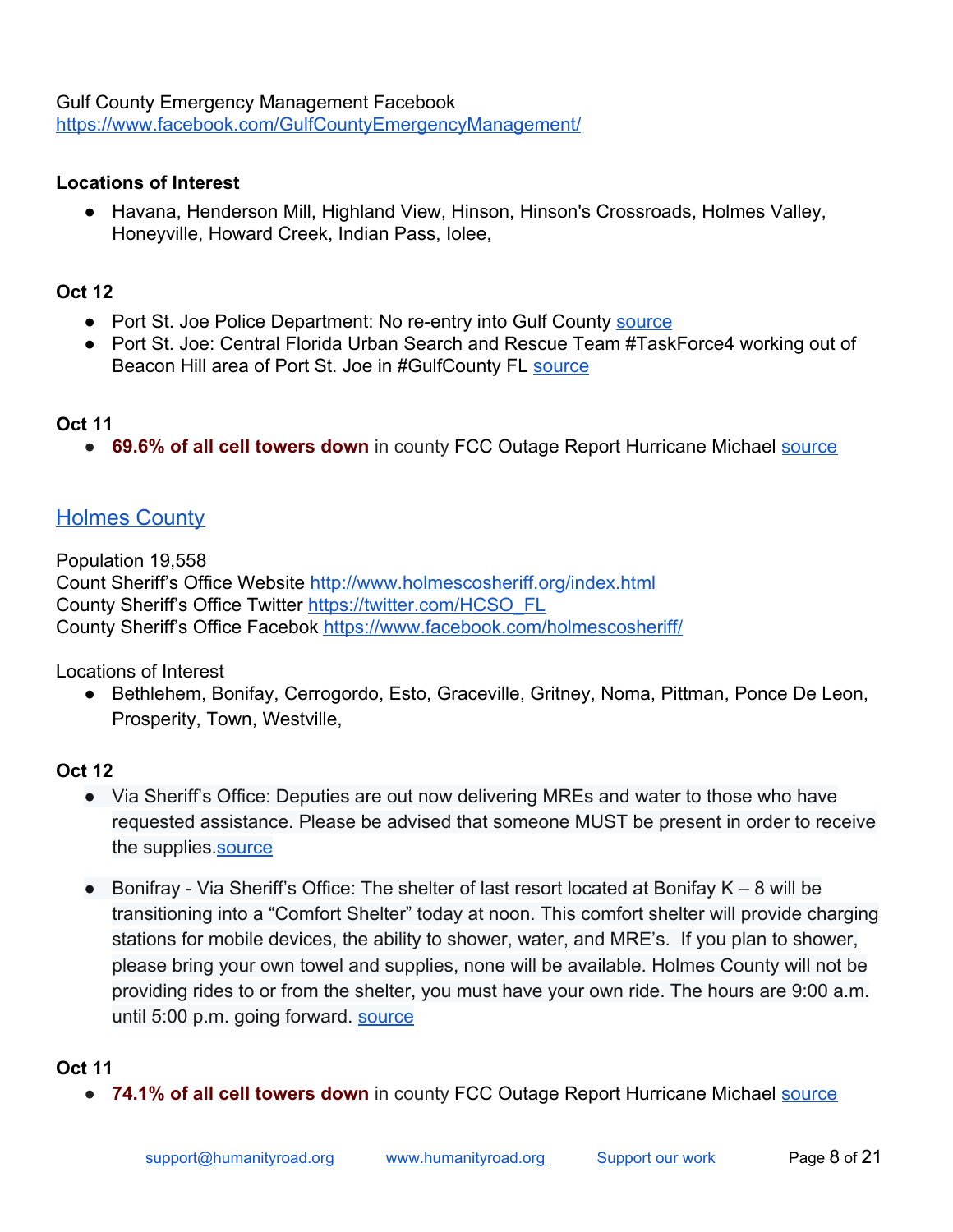## <span id="page-8-0"></span>Jackson County

Population 48,330 Website: <http://www.jacksoncountyfl.net/> Jackson County Chamber of Commerce Facebook: <https://www.facebook.com/JacksonCoChamber/>

- **77.1% of all cell towers down** in county FCC Outage Report Hurricane Michael **source**
- Cottondale, FL
	- Cottondale is destroyed. **[source](https://twitter.com/1elizabethc/status/1050485204656279552) [source2](https://twitter.com/Thatgirl_Payhen/status/1050423075085475840)**
	- Video of damage in Cottondale. **Source**
- Graceville, FL
	- Graceville torn up. [source](https://twitter.com/kodykpelham11/status/1050500016266207234)
	- Poor cell service. [source](https://twitter.com/ThomasC27087779/status/1050498221364121601)
	- Possibly 2 weeks without electricity and water. [source](https://twitter.com/ThomasC27087779/status/1050498221364121601)
	- No Verizon cell service. [source](https://twitter.com/karacampbell7/status/1050458582335021058)
- Grandridge, FL
	- o Damage reported. [source](https://twitter.com/FloridaMadeLady/status/1050679264746528769)
- Marianna
	- Jackson Hospital under Evacuation patients sent to Gainesville. [Source](https://www.facebook.com/GraingerEMS/videos/159555561651187/?t=0)
	- Cell phone service is spotty. Currently ems is enroute to Gainesville, FL after evacuating Jackson Hospital. Jackson Hospital has no water, damage, and is running on generator power only. **SOUTCE**
	- Several areas damaged retail store major damage: [source](https://twitter.com/jillgilardi/status/1050412251935625216)
	- Marianna is destroyed. [source](https://twitter.com/kodykpelham11/status/1050500016266207234)
	- Photos of building damage in Marianna. "Downtown looks like a warzone." [source](https://www.facebook.com/maryellen.phillips1/posts/2758342987525038)
	- Photos of damaged buildings. [source](https://twitter.com/StormVisuals/status/1050471762062925825)
- Sneads, FL
	- Disaster area. [source](https://twitter.com/FloridaMadeLady/status/1050679264746528769)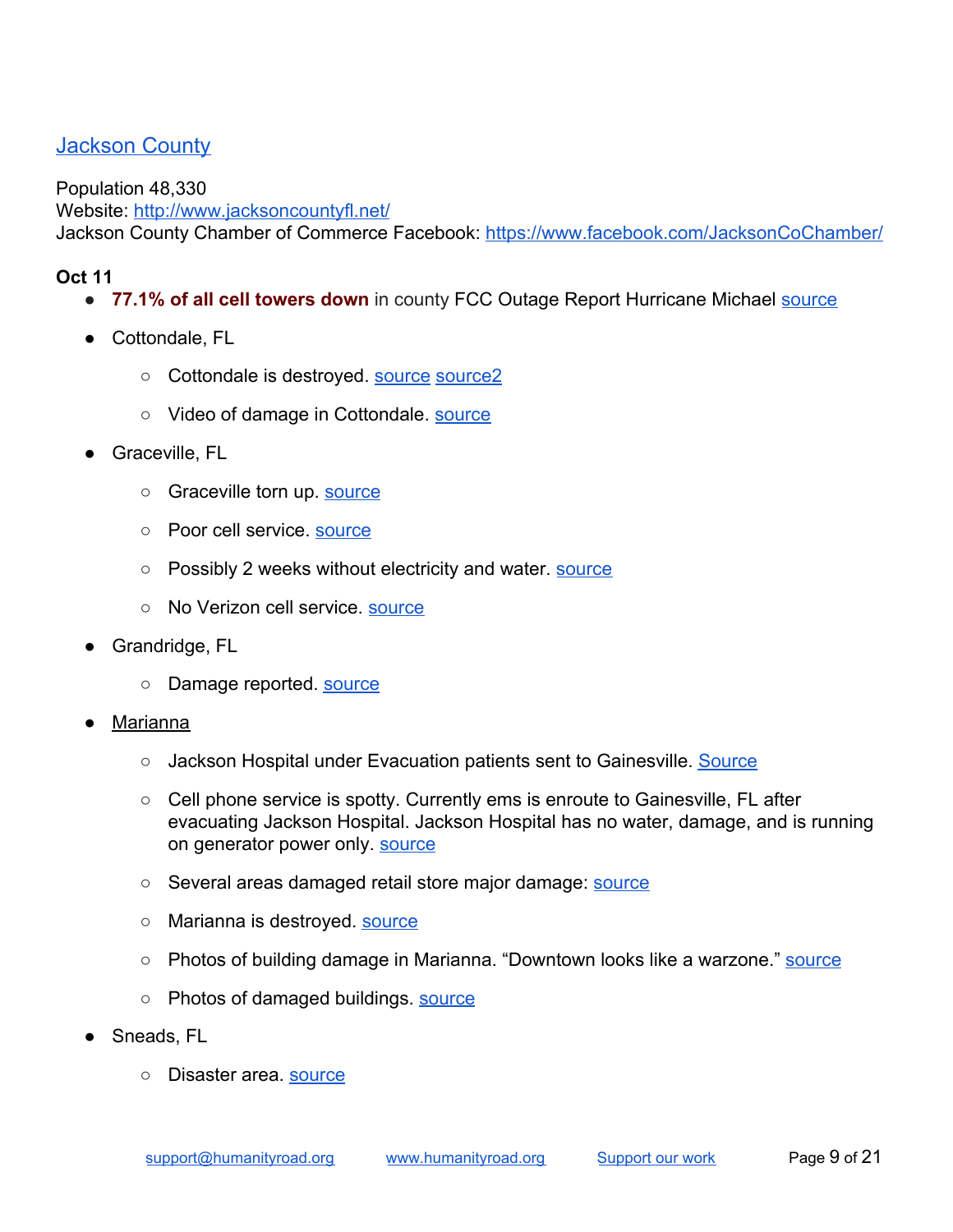- Damage photos. [source](https://twitter.com/itsonlylele5/status/1050454918916661256)
- Damage photos between Marianna and Sneads. Downed trees and power lines, damage to homes. Some cell service. [source](https://www.facebook.com/100000966482327/posts/2180425021999693/)

### <span id="page-9-0"></span>Jefferson County

Population 14,831 Website: <http://www.jeffersoncountyfl.gov/>

#### **Locations of Interest**

● Aucilla, Lamont, Lloyd, Wacissa, Waukeenah, Alma, Ashville, Capps, Casa Blanco, Cody, Dills, Drifton, Fanlew, Festus, Fincher, Jarrott, Limestone, Lois, Montivilla, Nash, Thomas City, Monticello,

#### **Oct 12**

● Humanity Road contacted Jefferson County on Oct 12 to check on their status, the EOC is operational, has communications, they have a total of 1,200 without power but communities have communications and roads have been cleared. Source via phone

#### **Oct 11**

● **5.7% of all cell towers down** in county FCC Outage Report Hurricane Michael [source](https://www.fcc.gov/document/hurricane-michael-communications-status-report-october-11-2018)

## <span id="page-9-1"></span>**Leon County**

Population 290,292 Website: <http://cms.leoncountyfl.gov/> Facebook:<https://www.facebook.com/LeonCountyFL> Twitter: <https://twitter.com/LeonCounty>

#### **Locations of Interest**

● Baum, Black Creek, Bloxham[27], Bradfordville, Capitola, Centerville, Chaires, Chaires Crossroads, Felkel, Fort Braden, Gardner, Iamonia, Ivan, Lafayette, Lutterloh, Meridian, Miccosukee, Ochlockonee, Rose, Wadesboro, Tallahassee, Woodville,

#### **Oct 12**

● Leon County has extended the free-of-charge period for both the Solid Waste Management Facility and the Rural Waste Service Centers. [Source](https://content.govdelivery.com/accounts/FLLEON/bulletins/213cdfd)

- **43.3% of all cell towers down** in county FCC Outage Report Hurricane Michael **source**
- All major roads in the county are passable. **Source**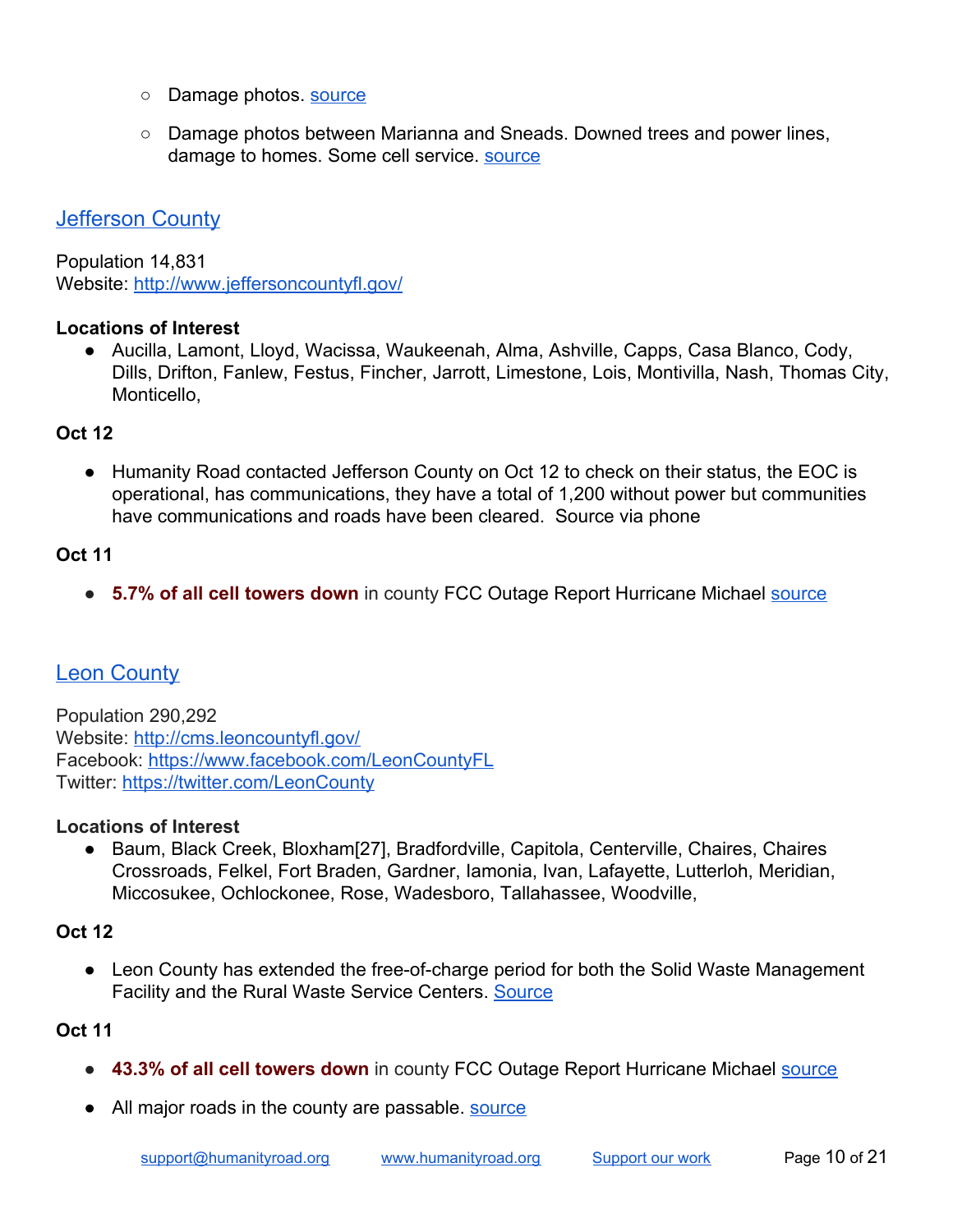- At least two cell towers in the county down. [source](https://content.govdelivery.com/accounts/FLLEON/bulletins/213b401)
- The FL National Guard is opening 10 distribution points across the county on Oct 12. 6 will distribute food and water and tarps: Ft. Braden Community Center – 16387 Blountstown Highway, Woodville Park – 1492 J. Lewis Hall Sr. Lane, Apalachee Regional Park – 7550 Apalachee Parkway, Fire Station #4 – 2899 West Pensacola Street, Fire Station #1 – 327 North Adams Street, Fire Station #2 – 2805 Sharer Road. [source](https://content.govdelivery.com/accounts/FLLEON/bulletins/213b401)
- Water only distribution points: Fred George Park 4830 Fred George Road, Miccosukee (Concord School) – 15011 Cromartie Road, Fire Station #3 – 3005 South Monroe Street, Fire Station #15 – 1445 Bannerman. [source](https://content.govdelivery.com/accounts/FLLEON/bulletins/213b401)
- **● Tallahassee**
	- All shelters have been consolidated into one at Sail High School in Tallahassee. There are 100 citizens at the special needs shelter at Florida High School. [source](https://content.govdelivery.com/accounts/FLLEON/bulletins/213b401)
	- 60% of the city's electric transmission system, 6 substations, and 117 of its 160 circuits are out of service. Repairs are underway. [source](https://content.govdelivery.com/accounts/FLLEON/bulletins/213b401)
	- Both hospitals, FSU, and FAMU are in service. [source](https://content.govdelivery.com/accounts/FLLEON/bulletins/213b401)

# <span id="page-10-0"></span>**Liberty County**

Population 8,242 Website: <https://www.libertycountyflorida.com/>

### **Oct 12**

- **100% of households without power.** [source](https://twitter.com/FLJCC/status/1050699365071892481)
- Reports of damage in Liberty County. [source](https://twitter.com/dennistanton19/status/1050723523608633344)
- No communication with emergency officials. **Source**
- **● Bristol**
	- Video of downed trees and damage. [source](https://twitter.com/CBSEveningNews/status/1050617130675126279)

#### **Oct 11**

● **88.9% of all cell towers down** in county FCC Outage Report Hurricane Michael [source](https://www.fcc.gov/document/hurricane-michael-communications-status-report-october-11-2018)

## <span id="page-10-1"></span>**Taylor County**

Population 21,833 Website<http://www.taylorcountygov.com/> Sheriff's Facebook <https://www.facebook.com/Taylor-County-Sheriffs-Office-Division-of-Emergency-Management-1553432821546206/>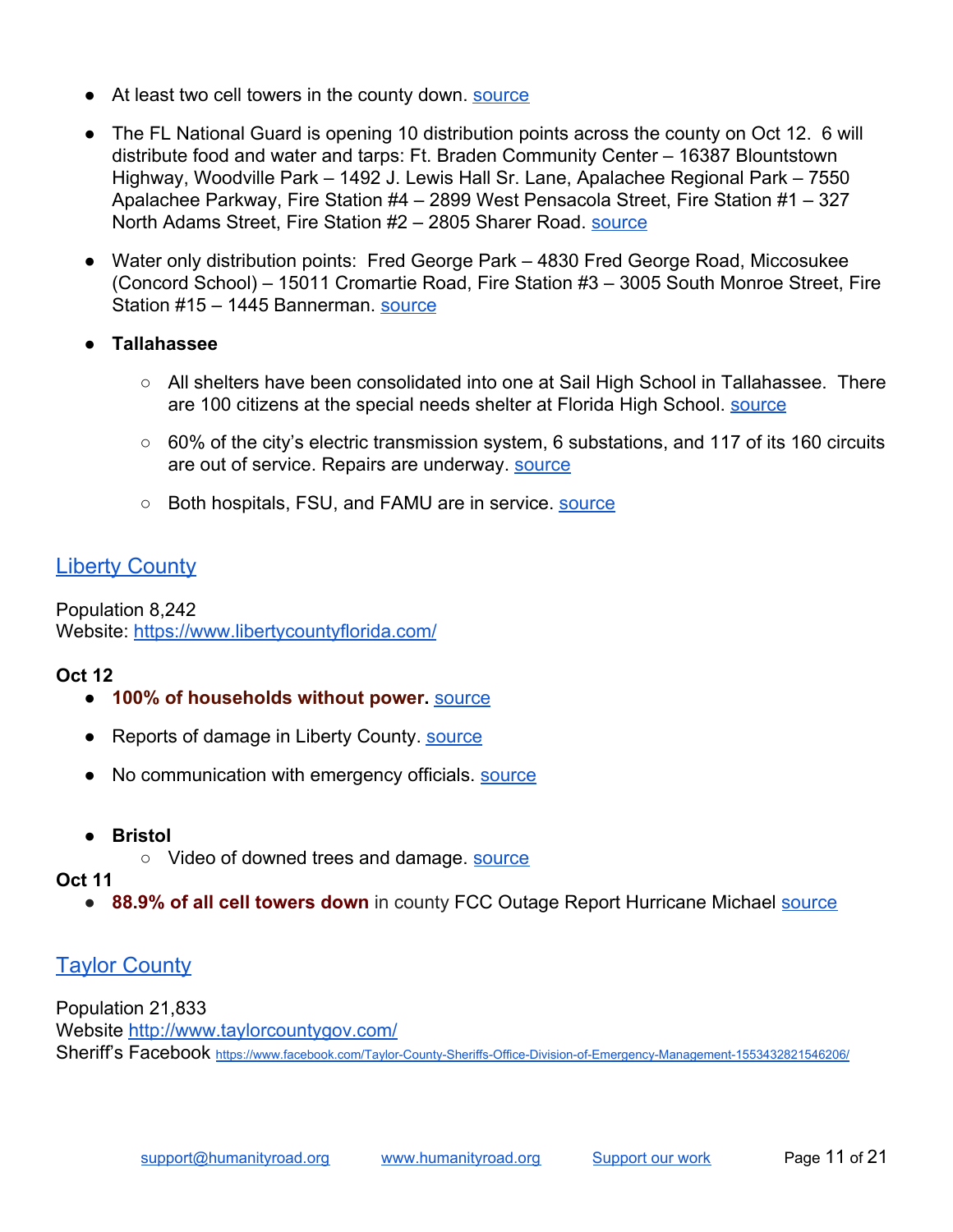#### **Locations of Interest**

- Athena, Bucell Junction, Clara, Dekle Beach, Eridu, Fenholloway, Fish Creek, Foley, Hampton Springs, Iddo, Keaton Beach, Lake Bird, Pinland, Salem, Shady Grove, Tennille, Perry, Steinhatchee,
- Taylor County pictures of flooding [source](https://www.facebook.com/ApalacheeInshore/posts/1133173650185004)

## **Oct 11**

● **24.4% of all cell towers down i**n county FCC Outage Report Hurricane Michael [source](https://www.fcc.gov/document/hurricane-michael-communications-status-report-october-11-2018)

## <span id="page-11-0"></span>**Walton County**

Population 68,376

Website<https://www.co.walton.fl.us/>

County Emergency Management Twitter <https://twitter.com/waltoncountyem> County Emergency Management Facebook <http://facebook.com/waltoncountyem>

#### **Locations of Interest**

● Alys Beach, Argyle, Blue Mountain Beach, Bruce, Darlington, DeFuniak Springs, Eucheanna (Euchee Valley), Freeport, Glendale, Grayton Beach, Inlet Beach, Miramar Beach, Mossy Head, Paxton, Red Bay, Rosemary Beach, Santa Rosa Beach, Seacrest, Seaside, Town, Walton County

#### **Oct 11**

- **21.5% of all cell towers down** in county FCC Outage Report Hurricane Michael [source](https://www.fcc.gov/document/hurricane-michael-communications-status-report-october-11-2018)
- Current Road closure list as of Oct 11 [source](https://www.facebook.com/WaltonCountyEM/posts/2093006974096221)
- Waste management to resume trash collection Oct 11 [source](https://www.facebook.com/WaltonCountyEM/posts/2093395464057372?__xts__[0]=68.ARAYsUAKCUJkySjBBYLrN-82c-LnysJk1dp2auuxxxcnjYCGNB7WhjZxTVDinGLtuqnr0rKkLa03jck8_BOeLAcH5PAEoFGfRNGaiXNhAtR26Qg6aw8ECw1Bu_DjVmdQSbG9Qo2L65_s7Y48rbUJ0ykDCf1ynTo7KirfLNfw0a9CbiYuy33lXA&__tn__=-R)

# <span id="page-11-1"></span>Wakulla County

Population 32,120 Website<http://www.mywakulla.com/> Emergency management<http://www.wcso.org/emergency-management/> Emergency Management Facebook [Link](https://www.facebook.com/133036833383243/posts/2029888843698023)

#### **Oct 12**

● OneSource Restoration company responding: We have teams in Crawfordville and we are headed to Port St Joe. [source](https://twitter.com/OneSource_Res/status/1050760832680947713)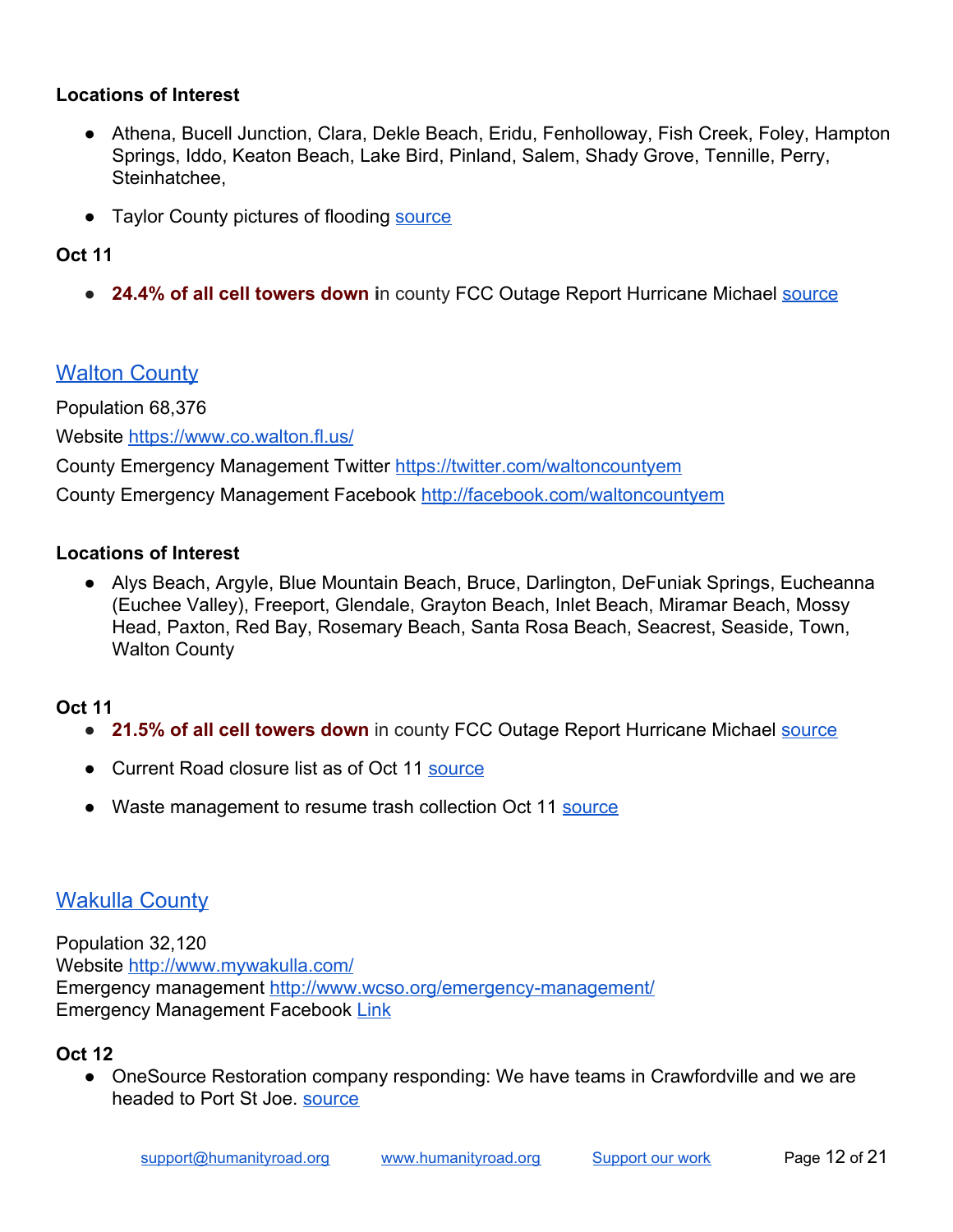#### **Oct 11**

- **35.9% of all cell towers down** in county FCC Outage Report Hurricane Michael [source](https://www.fcc.gov/document/hurricane-michael-communications-status-report-october-11-2018)
- Michael hit Wakulla County harder than any other hurricane in memory [Source](https://www.tallahassee.com/story/news/2018/10/11/michael-hit-wakulla-county-harder-than-any-other-hurricane-memory/1603787002/)
- St. Marks, Shell Point, Spring Creek, Panacea, Mashes Sands and Ochlockonee Bay all were inundated by storm surge [Source](https://www.tallahassee.com/story/news/2018/10/11/michael-hit-wakulla-county-harder-than-any-other-hurricane-memory/1603787002/)
- Shired Island Shired Island is home to Shired Island Campground, a county park with RV sites, tent sites, and a boat ramp. No updates in twitter from this location.

## <span id="page-12-0"></span>Washington County

Population: 24,567 Website: <http://www.washingtonfl.com/> Washington County Emergency Management Facebook:<https://bit.ly/2EihYev>

### **Oct 12**

● Via Emergency Management: 08:29 : NWS-TAE has Changed in Time a Flood Warning ([http://bit.ly/flswashington\)](https://bit.ly/flswashington) for Washington County until 09:00 PM. Flood Warning extended until Tuesday evening... The Flood Warning continues for the Choctawhatchee River near Bruce (SR 20). \* From late Saturday night, or until the warning is cancelled. \* At 7:45 AM Friday the stage was 9.3 feet. \* Minor flooding is forecast. \* Flood stage is 14.0 feet. \* Forecast: Rise above flood stage by Sunday morning and continue to rise to near 15.0 feet by early Monday morning. The river will fall below flood stage by late Tuesday morning. \* Impact: At 16.0 feet: Portions of Big Cedar, Cowford, and Choctawhatchee River Roads in Walton County are impassible above this level. Structures in the area not elevated begin flooding. Portions of Choctaw Road in Washington County begin to flood along with Strickland Road in the far southwestern portion of the county. [source](https://www.facebook.com/WaltonCountyEM/posts/2093006974096221)

- **24.4% of all cell towers down in county FCC Outage Report Hurricane Michael [source](https://www.fcc.gov/document/hurricane-michael-communications-status-report-october-11-2018)**
- Chipley, FL
	- Tree fallen on house (photo). [source](https://twitter.com/hollygregory33/status/1050512008754462720)
	- Trees down everywhere. [source](https://twitter.com/andrewjeffries8/status/1050488205710118912)
	- Chipley and Graceville destroyed. [source](https://twitter.com/andrewjeffries8/status/1050487786623655937)
	- Trees down and power out. [source](https://twitter.com/1elizabethc/status/1050485204656279552)
	- whole family's property is destroyed down in Chipley. **source**
	- Report of a Verizon tower down. [source](https://twitter.com/Nellers25/status/1050427194479206403)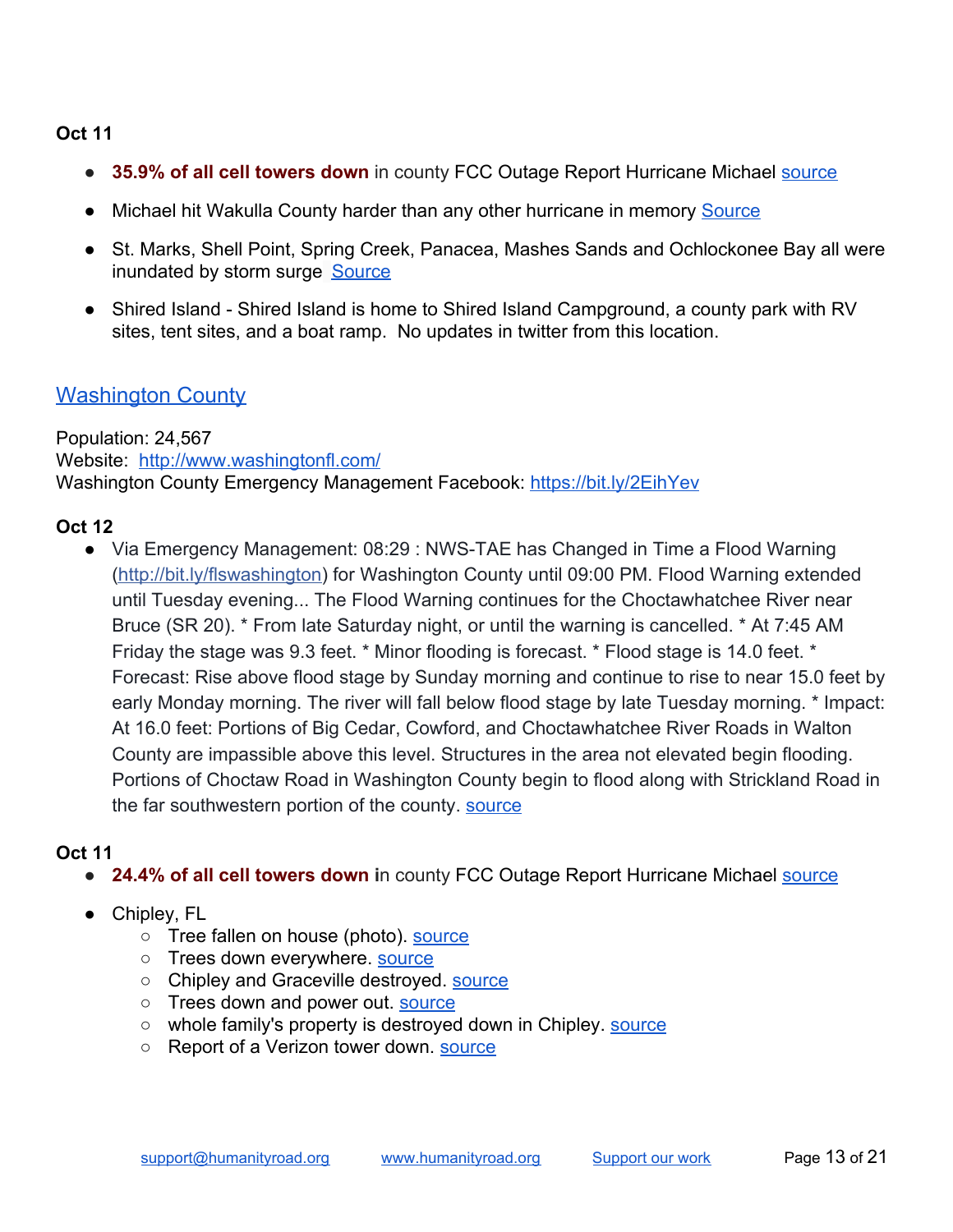## <span id="page-13-0"></span>**Emergency Phone Numbers and Help Lines**

Emergencies and Rescue

- Life threatening emergencies dial 911
- Mariners in need of emergency assistance in South Florida please contact #305-953-4617

Help Lines (non life threatening)

- Information, shelters, assistance:
	- $\circ$  call 211 or
	- Visit website <http://www.211.org/> or
	- Text zipcode to 898211 or
	- chat online <http://www.hfuw.org/2-1-1-information-assistance-helpline/>

## <span id="page-13-1"></span>**Reunification Sites and Numbers**

- FL has established a page for individuals to report individuals missing, well-being checks, and concerns [Source](https://t.co/phE3u1pIxF) Oct 12
- FL state form to report missing people and ask for wellness checks: <https://fdoh.readyop.com/fs/4cav/bcda>
- Red Cross Safe and Well: <https://safeandwell.communityos.org/cms/index.php>
- Red Cross Hurricane App (helps you tell others you are safe) download app: <http://www.redcross.org/get-help/how-to-prepare-for-emergencies/mobile-apps>

## <span id="page-13-2"></span>**Situation Reports and Maps**

Situation Reports

- Healthcare Ready situation reports <https://www.healthcareready.org/michael>
- Find Open Pharmacies Rx Open <https://www.healthcareready.org/rxopen>

Maps

- Facebook Disaster Maps [Humanity Road Special Facebook Mapping Report](https://docs.google.com/document/d/1HD0bACyFTN_c7Qn5dcl6Hn38d_zeE7ncoRSNZmfOlJM/edit#heading=h.nkhqf8lucal5)
- NAPSG Resources <https://www.napsgfoundation.org/2018-hurricane-resources/>
- NAPSG Story Map [https://www.arcgis.com/apps/MapSeries](https://www.arcgis.com/apps/MapSeries/index.html?appid=61952ebf539f4bf1941a9e24e0bc277b)
- Gulf Power Outage Map <https://outagemap.gulfpower.com/external/default.html>
- Florida Disaster Maps <https://floridadisaster.maps.arcgis.com/home/index.html>
- Florida 511 Maps <https://fl511.com/>
- Google Crisis Map Hurricane Michael <https://google.org/crisismap/2018-michael>
- Windy. TV Map <https://www.windy.com/?30.212,-84.617,7>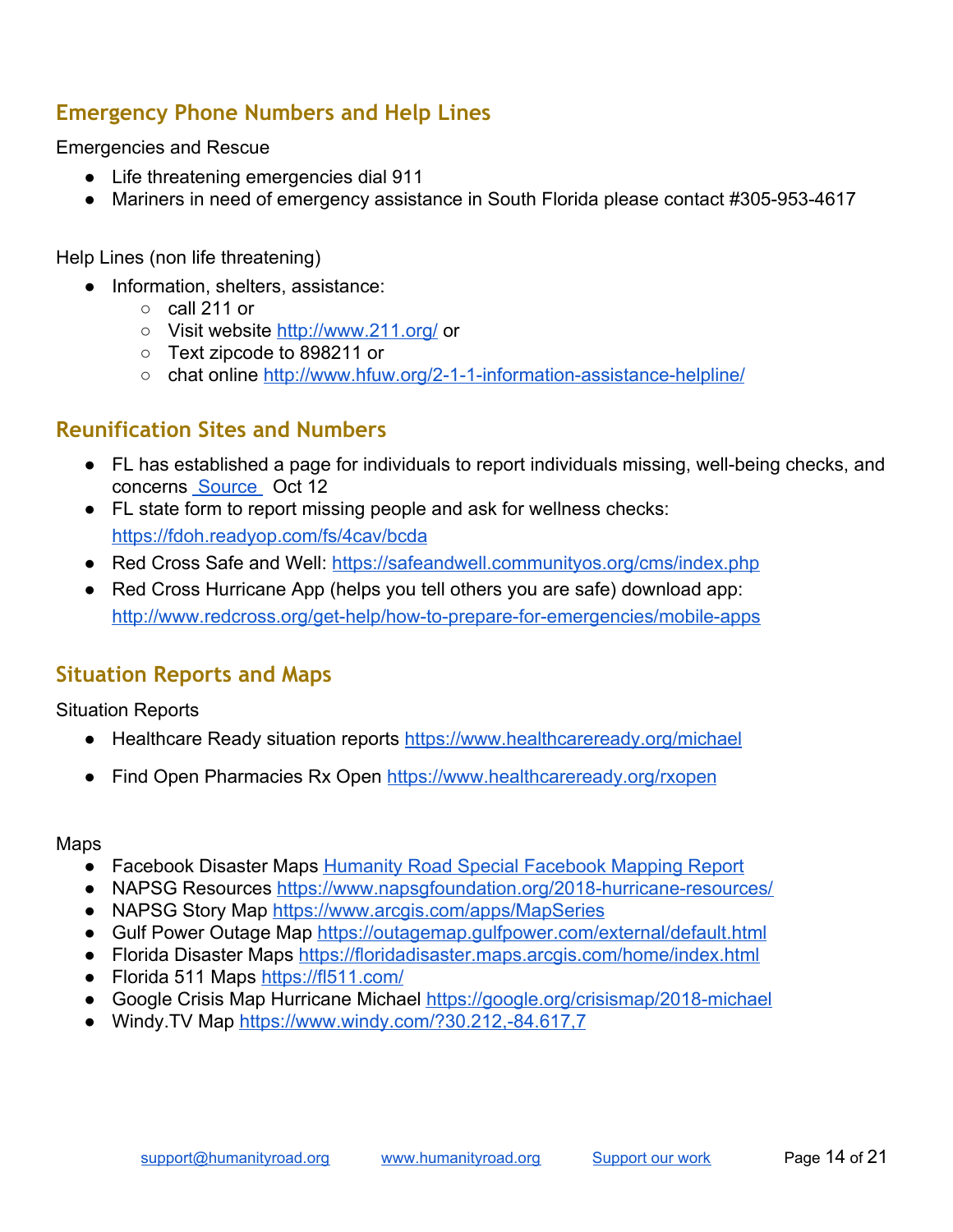# <span id="page-14-0"></span>**Shelters and Evacuation Centers**

- Visit <https://www.floridadisaster.org/info/>for information on shelters, road closures, and evacuation routes
- FEMA Mobile App with shelter locator: [download app](https://www.fema.gov/mobile-app)
- Red Cross Shelter Locator: [source](http://www.redcross.org/get-help/disaster-relief-and-recovery-services/find-an-open-shelter?utm_source=arctwitter&utm_medium=social&utm_campaign=harvey)

# <span id="page-14-1"></span>**Communications Sector**

Situation Updates:

## **Oct 12**

- Serious communication issues in the Panhandle If you are worried about someone, visit [Source](https://t.co/Wr20tNe8Q1) to report it. The State Emergency Operations Center will route these reports to the appropriate local agency for action! [Source](https://twitter.com/FLGuard/status/1050497368188162048)
- City of Tallahassee know someone who isn't social savvy but who needs information? Regular updates are being broadcast from the EOC on WFSU 88.9. [Source](https://twitter.com/COTNews/status/1050651533937803265)
- Leon County At this time, we are aware of least two cell towers in the county that are currently non-functional. [Source](https://twitter.com/LeonCounty/status/1050662651288670208)

- Comms: FCC Outage Report Hurricane Michael **[source](https://www.fcc.gov/document/hurricane-michael-communications-status-report-october-11-2018)** cell towers down in for county:
	- 78.3 Bay County
	- 38.1% Calhoun County
	- 38.9% Franklin County
	- 71.0% Gadsden County
	- 69.6% Gulf County
	- 74.1% Holmes County
	- 77.1% Jackson County
	- 5.7% Jefferson County
	- 43.3% Leon County
	- 88.9% Liberty County
	- 24.4% Taylor County
	- 35.9% Wakulla County
	- 21.6% Walton County
	- 69.2% Washington County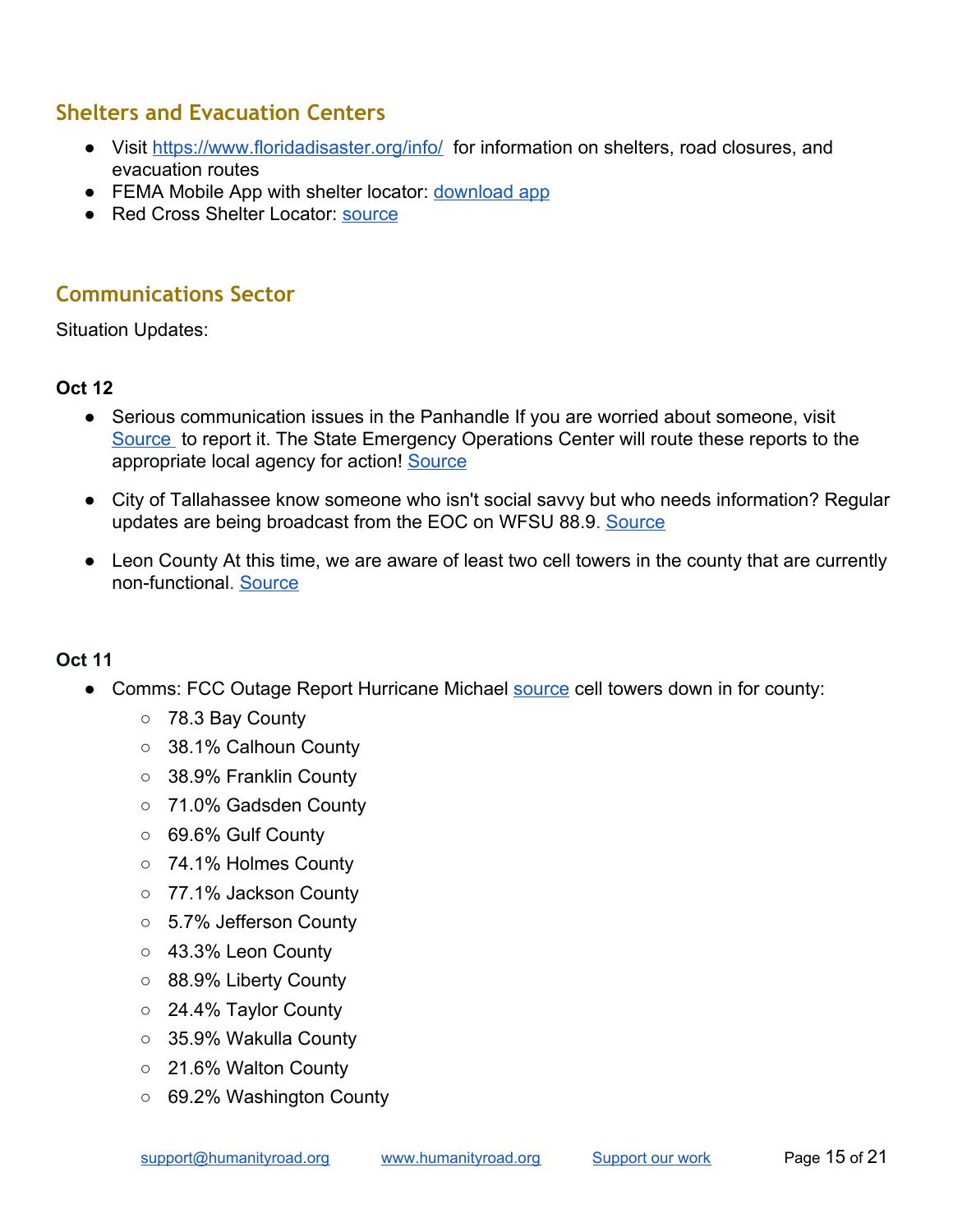## **Oct 9**

- FCC: The Federal Communications Commission (FCC) is available to address emergency communications needs 24 hours a day, including throughout the weekend, especially relating to the effects of Hurricane Michael. The FCC reminds emergency communications providers, including broadcasters, cable service providers, wireless and wireline service providers, satellite service providers, emergency response managers, first responders, and others needing assistance to initiate, resume, or maintain communications operations to contact the FCC Operations Center for assistance at 202-418-1122 or by e-mail at [FCCOperationCenter@fcc.gov](mailto:FCCOperationCenter@fcc.gov) [source](https://www.fcc.gov/document/fcc-assistance-hurricane-michael-emergencies-available-247)
- FCC: FCC has requested that communications providers report network outage information. Reports are requested beginning at 10:00 a.m. on October 10, 2018, and every day after that by 10:00 a.m. until DIRS is deactivated. [source](https://www.fcc.gov/document/fcc-activates-disaster-information-reporting-hurricane-michael)
- Comcast: More than 8,000 Xfinity hotspots are being opened throughout the Panhandle, including in Tallahassee, Panama City, Dothan and the surrounding areas. [source](https://www.tallahassee.com/story/news/2018/10/09/xfinity-opens-wifi-hotspots-non-customers-ahead-hurricane-michael/1578795002/)
- Due to issues with communication lines throughout the Panhandle, there has been an increase in the number of calls for individuals missing, well-being checks, and concerns. The State has established a page for individuals to report these concerns: <https://fdoh.readyop.com/fs/4cav/bcda> #alert [Source](https://twitter.com/FLSERT/status/1050517955530948609)
- AT&T Free Msg: Hurricane Michael efforts We'd like to help out during this difficult time. If you live in areas impacted by Hurricane Michael, you won't be charged for any data/talk/text overages from 10/10-10/14. Go to <http://att.com/hurricanemichael> for more info [Source](https://twitter.com/WJHG_TV/status/1050501062858338304)

# <span id="page-15-0"></span>**Health / Medical Sector**

Situation Updates:

Oct 12

• [Bay Medical Sacred Heart](https://twitter.com/baymedicalctr) Please visit [Source](https://t.co/4DFsPTE3yg) for a continually updated list of locations of evacuated patients.

- For family members seeking the name of the receiving hospital for Bay Medical Sacred Heart patients, please call the Bay Medical Sacred Heart patient line at 1-888-727-4568. [Source](https://twitter.com/baymedicalctr/status/1050379962979667970)
- For families who have loved ones being transferred to Sacred Heart Hospital Pensacola from Bay Medical Sacred Heart please call 850-416-2246 for information. [Source](https://twitter.com/baymedicalctr/status/1050380050665754624)
- [Bay Medical Sacred Heart](https://twitter.com/baymedicalctr) The three facilities patients are being transferred to are Sacred Heart Hospital in Pensacola, Florida , Providence Hospital in Mobile, Alabama and St. Vincent Healthcare in Jacksonville, Florida. Our ER continues to remain open. [Source](https://twitter.com/baymedicalctr/status/1050405154938388480)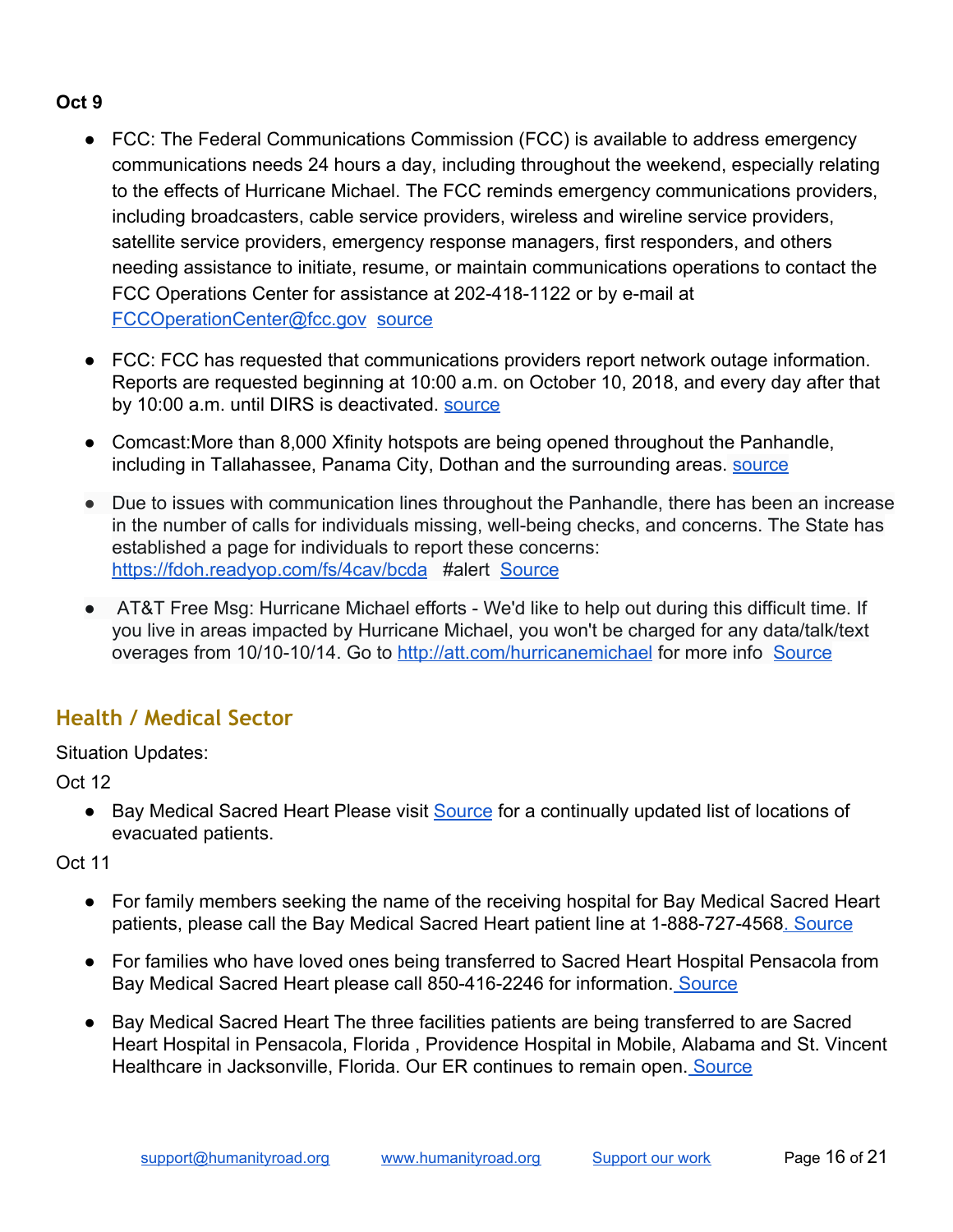[Bay Medical Sacred Heart](https://twitter.com/baymedicalctr) hospital has sustained damage including windows blown out, cracking of an exterior wall, and roof damage. Generators are working and our patients have been migrated to safe areas of the hospital. Our team is continuing to assess the damage. **[Source](https://twitter.com/baymedicalctr/status/1050125335528914944)** 

### Oct 10

- Pensacola Naval Hospital Pensacola and all Branch Clinics with the exception of Naval Branch Health Clinic Panama City will return to normal operations on Thursday, Oct. 11. Please be safe while traveling and reschedule any appointment if needed [source](https://twitter.com/NAVHOSPPCOLA/status/1050116590430248961)
- Apalachicola Due to hurricane michael, Weems Medical Center east and west will be closed tuesday, october 9, 2018 and wednesday, october 10, 2018. the clinics will reopen as soon possible, but closures will be determined on a day to day basis. [source](http://www.weemsmemorial.com/)
- Panama City Bay Medical Center Panama City Bay County, Patients and staff are safe. We are currently assessing damage to our hospital. There is significant debris surrounding our hospital. Our hospital is currently running off of generators and we have enough fuel to power our hospital for several days. [Source,](https://twitter.com/baymedicalctr/status/1050088627424903170) [source2](https://twitter.com/baymedicalctr/status/1050095695569539072)
- Tallahassee Capital Regional Medical Center Leon County, The hospital will have "Limited Access" starting 9am Wednesday morning, October 10th. The front entrance to the hospital will be locked due to storm winds and rain. The Emergency Department entrance will be the only access to the hospital. [Source](https://capitalregionalmedicalcenter.com/health-info/hurricane-preparedness/)
- Monticello Physician Partners Monticello Tallahassee Memorial Jefferson County. We've been diligently caring for our patients and community. Our emergency centers and urgent care centers will remain open until further notice. [Source](https://twitter.com/TMHFORLIFE/status/1049714617826648067)

Useful Links:

- List of hospitals in Florida. [source](https://en.wikipedia.org/wiki/List_of_hospitals_in_Florida)
- Hospital Directory, Florida Hospital Association. **Source**
- Emergency and Urgent Care Finder, Florida Health Finder. [source](http://www.floridahealthfinder.gov/reports-guides/urgent-care-guide.aspx)

# <span id="page-16-0"></span>**Special Needs / Vulnerable Populations**

Updates

Oct 12

- Veteran Health Resource Center Hotline: 1-800-507-4571
- VA Joint Ambulatory Care Center in Pensacola, Florida, is open. [Source](https://weartv.com/news/local/eglins-va-clinic-reopens)
- Gulf Coast Veterans HealthCare System's outpatient clinics in Panama City Beach remain closed [Source](https://weartv.com/news/local/eglins-va-clinic-reopens)
- Eglin Veterans Affairs Clinic will be open Friday under normal operating hours. [Source](https://weartv.com/news/local/eglins-va-clinic-reopens)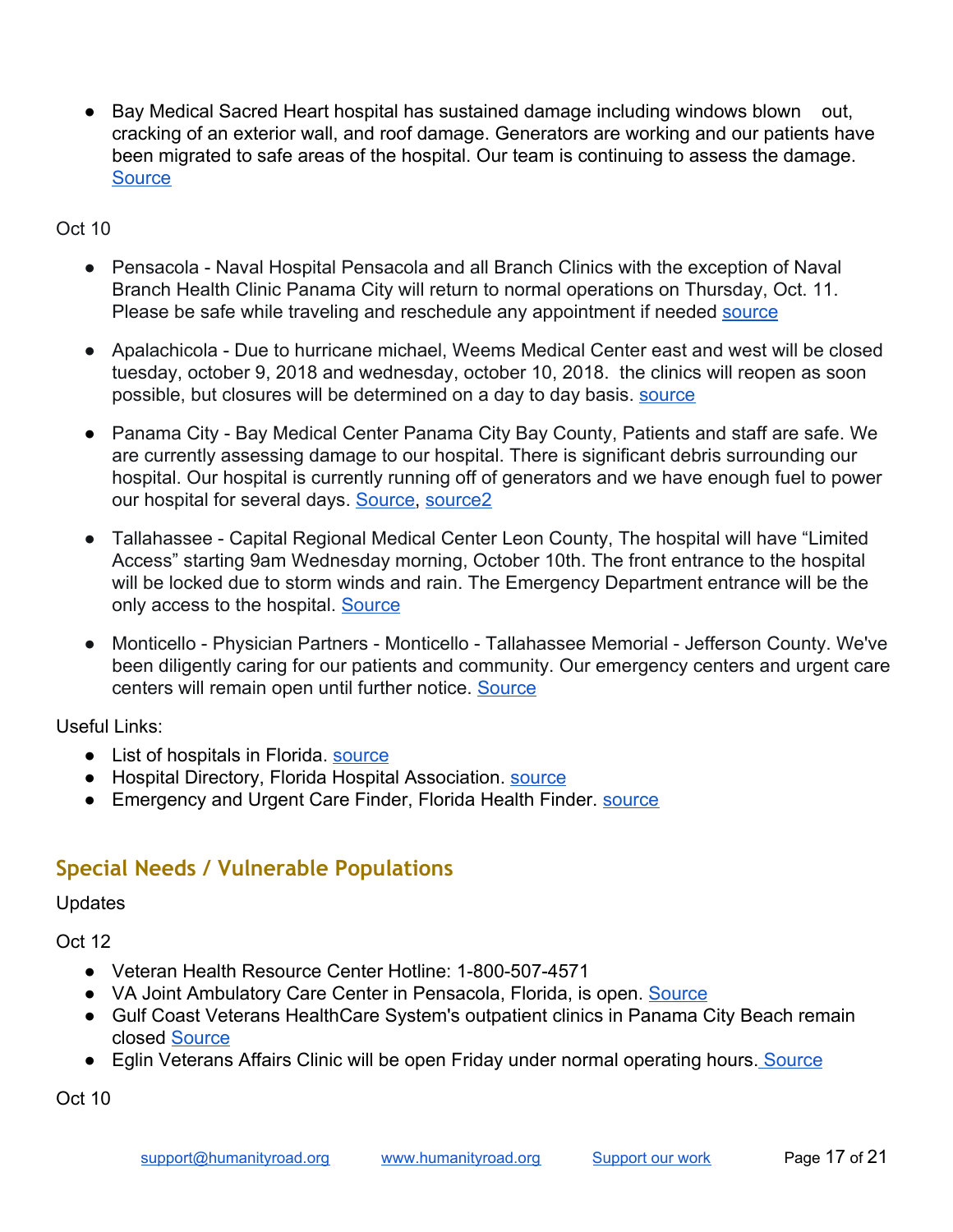- During this state of emergency, Florida is working with neighboring states to address questions regarding licensure reciprocity to Florida licensed nurses accompanying their patients evacuating to other states. The site will be updated as clarification is available. [Source](https://ahca.myflorida.com/MCHQ/Emergency_Activities/michael_2018.shtml)
- The Kidney Community Emergency Response Coalition reported that dialysis patients in the path of Hurricane Michael who need assistance can call one of the patient emergency hotline [source](https://twitter.com/KCERprogram/statuses/1050132634620301312)
- AHCA The Agency's Consumer Information Hotline is now open 24 hours: 1-888-419-3456
- Agency for Health Care Administration has posted a [helpful resource for Hurricane Michael](https://ahca.myflorida.com/MCHQ/Emergency_Activities/michael_2018.shtml). The agency requires all licensees providing residential or inpatient services to use an approved database for reporting its emergency status, planning or operations. Notify the Agency for Health Care Administration regarding evacuations and other issues you encounter during and after the storm by using the [ESS](https://apps.ahca.myflorida.com/Ess/) system. If you need any assistance please contact your local Emergency Operations Center--a link is available at:<https://www.floridadisaster.org/counties/>

Special Needs Helpful Links:

- Assisted Living Facilities, Adult Day Care Centers, Adult Family Care Homes Unit Phone: (850) 412-4304 Email: assistedliving@ahca.myflorida.com
- End Stage Renal Disease, Home Health Agencies Laboratory and In-Home Services Unit Phone: (850) 412-4500, [LABSTAFF@ahca.myflorida.com](mailto:LABSTAFF@ahca.myflorida.com) Hospital and Outpatient Services Unit Phone: (850) 412-4549 Email: [hospitals@ahca.myflorida.com](mailto:hospitals@ahca.myflorida.com)
- Crisis Stabilization Units and Short Term Residential Treatment Facilities Hospitals, Residential Treatment Centers for Children and Adolescents, Residential Treatment **Facilities** 
	- Long-Term Care Services Unit (850) 412-4303, Email: [LTCStaff@ahca.myflorida.com](mailto:LTCStaff@ahca.myflorida.com)
	- Nursing Homes, Intermediate Care Facilities for the Developmentally Disabled, Homes for Special Services, Hospices (inpatient/residential only), Prescribed Pediatric Extended Care Facilities, Transitional Living Facilities
- Special needs information by county: <http://www.floridadisaster.org/disability/specialneeds/>
- Special Needs Registry: <https://snr.floridadisaster.org/Signin?ReturnUrl=%2fSurveys>

Florida Department of Elder Affairs:

- Website [http://elderaffairs.state.fl.us/index.php,](http://elderaffairs.state.fl.us/index.php)
- Elder helpline: 1-800-963-5337.

Agency for Persons with Disabilities:

- Website<http://apd.myflorida.com/>
- Twitter<https://twitter.com/floridaapd>
- Facebook<https://www.facebook.com/APDCares/>

Florida Developmental Disabilities Resources: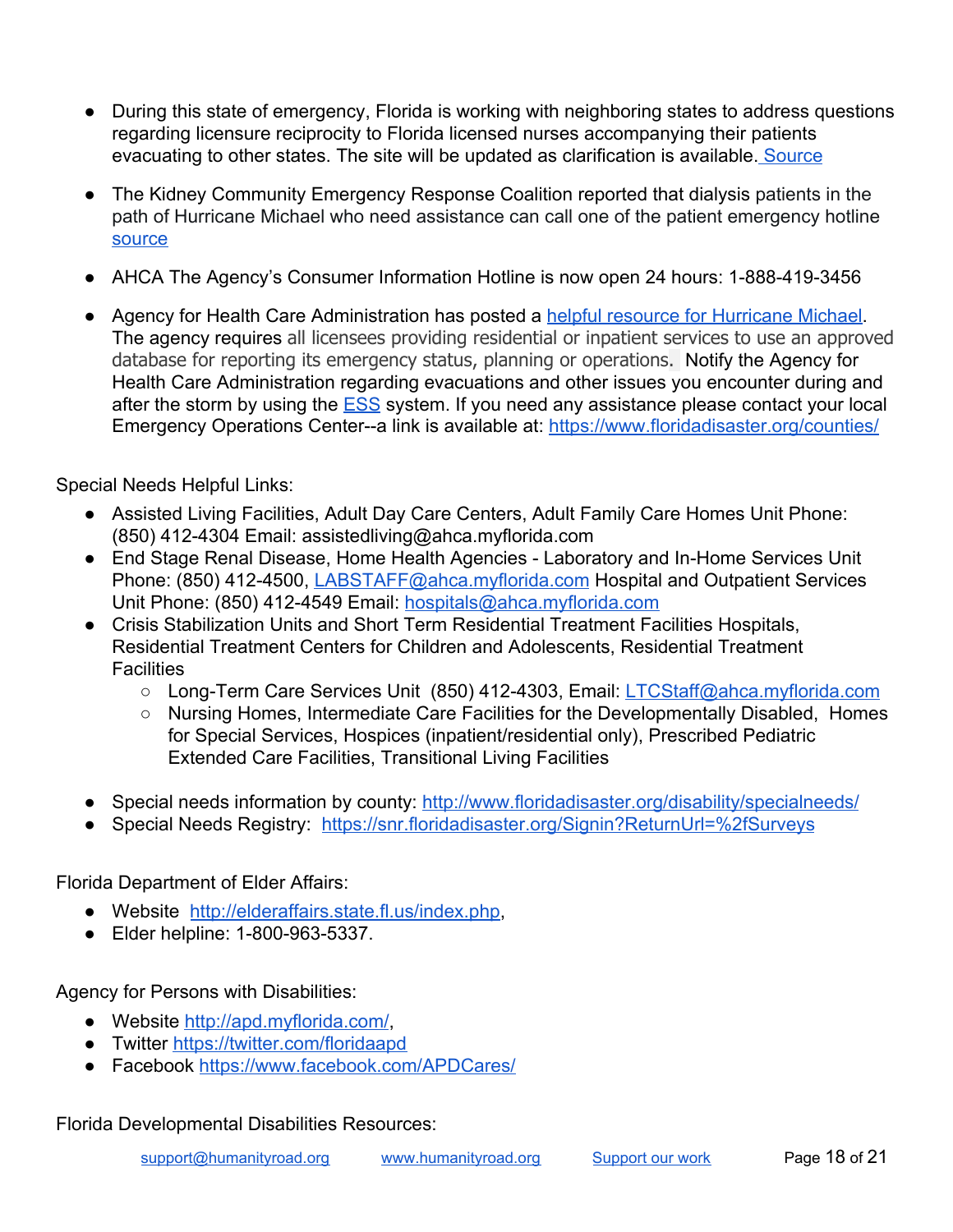Website<http://www.flddresources.org/>

Florida Agency for Healthcare Administration

- Website<http://www.fdhc.state.fl.us/>
- Twitter [https://twitter.com/AHCA\\_FL](https://twitter.com/AHCA_FL)
- Facebook<https://www.facebook.com/AHCAFlorida>

#### Autism Resources in Florida

- Website<http://www.autismfl.com/>
- Facebook<https://www.facebook.com/autismflorida>

## <span id="page-18-0"></span>**Power and Fuel**

Situation Updates:

Oct 12

● Bay County If you have been trying to reach loved ones, we now have some Verizon service **[Source](https://twitter.com/BayDistSchools/status/1050565922208055296)** 

Oct 11

- 2pm Florida percent gas stations without gas via Gas Buddy Outage Tracker for Hurricane Michael
	- Mobile-Pensacola (Fort Walton) 32.89%
	- Panama City 40.71%
	- Tallahassee-Thomasville 33.69%
- Damage was extensive across Northwest Florida, with more than 120,452 customers without power. Winds speeds were in the 140-150 mph range in many areas. [Source](https://twitter.com/GulfPower/status/1050264744253419520)

Oct 10

- 3:37pm Nearly 200,000 people are without power in the area, according to information gathered from outage maps from multiple power companies. **Source**
- 10:52am in Florida percent gas stations without gas [source](https://t.co/XXBOgtOFIs)
	- Mobile-Pensacola (FortWalton) 34.87%
	- Panama City 33.20%
	- Tallahassee-Thomasville 21.99%

Useful Links:

Gas Buddy (gasoline availability tracker):<http://tracker.gasbuddy.com/>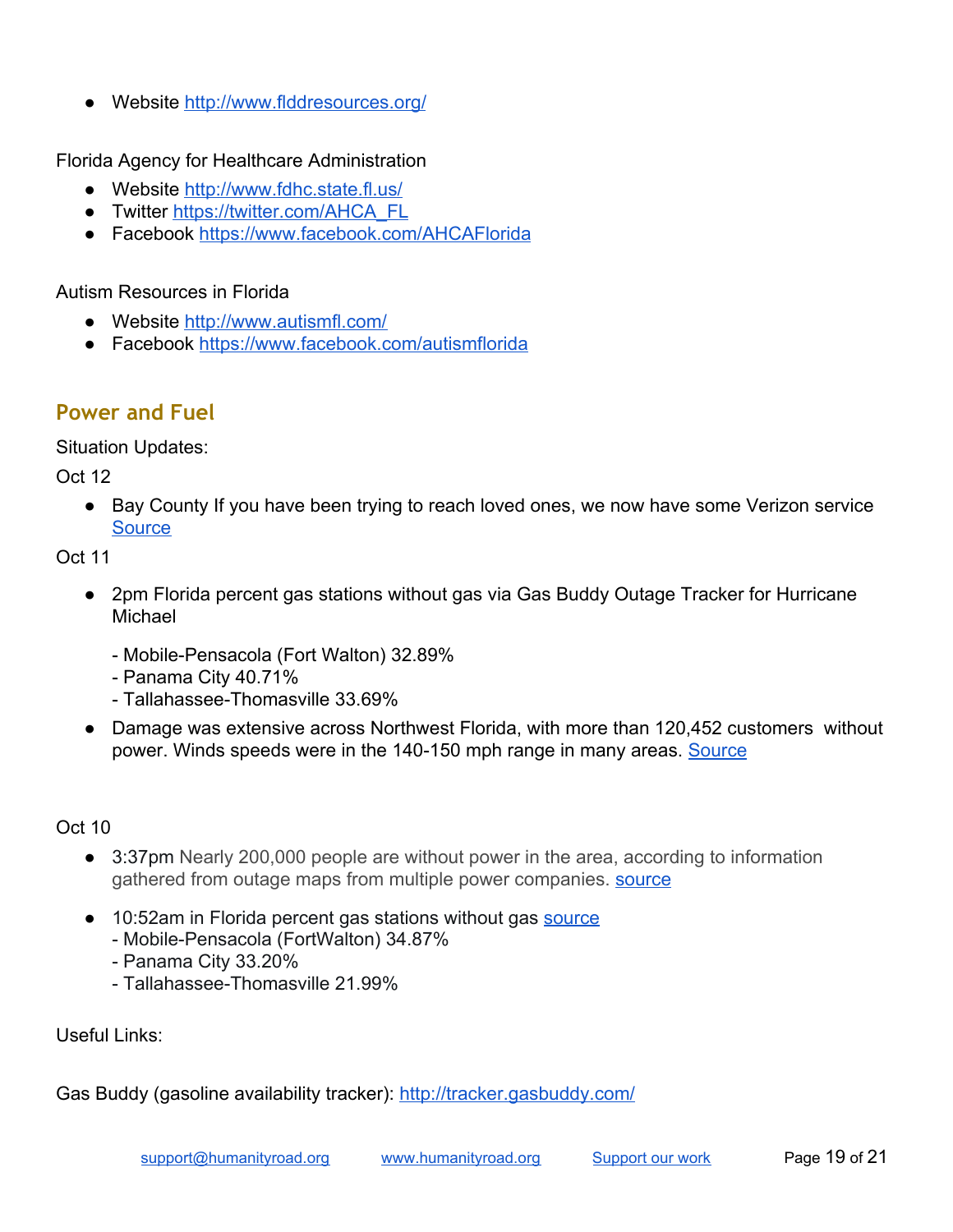Gulf Power

- Website<https://www.gulfpower.com/>
- Outage Map <https://outagemap.gulfpower.com/external/default.html>
- Twitter<https://twitter.com/GulfPower>
- Facebook<https://www.facebook.com/GulfPowerCompany/>

#### Florida Power

- Website<https://www.fpl.com/>
- Twitter<https://twitter.com/insidefpl>
- Facebook<https://www.facebook.com/fplconnect>
- Outage Map <http://www.fplmaps.com/>

Peace River Electric Cooperative, Inc

- Website<https://t.co/gd2sUpCEYI>
- Twitter<https://twitter.com/PeaceRiverEC>
- Facebook [https://www.facebook.com/Peace-River-Electric-Cooperative-Inc-105026879013](https://www.facebook.com/Peace-River-Electric-Cooperative-Inc-105026879013/?hc_ref=ARQqN0B2tfFSF_YM0SOKdV6KRNf45vDH8wTVO7cokfOIgU0nWnr6_-0TwQdEa7r7qqo&fref=nf&__xts__[0]=68.ARANgW-ilj_WsFKfAkKAsqZvHuEiBzHRQNxmzPxSmrZuWwI3skkOi7NBSlZO-oRJAdtiwdQI-FXwSvO9bWoedulzdEpgrTGFreHeqwu28iJo6gql8jDt44jzAx-MfT_rhJ-M_ql0ahscd1hSOBYIxwzPQSKVDAzgNpJ7K-Ua0KrBlFWrOX0lRfs&__tn__=kC-R)

#### Duke Energy

- Website<https://www.dukeenergyupdates.com/>
- Twitter<https://twitter.com/DukeEnergy>
- Facebook<https://www.facebook.com/DukeEnergy>
- Outage Map <https://www.duke-energy.com/outages/current-outages>

## <span id="page-19-0"></span>**Animals in Disaster**

#### Situation Updates:

Oct 9

- Citrus County Lecanto School Pet Shelter [source](https://www.facebook.com/akcreunite/photos/a.130513006976775/2298305443530843/?type=3&eid=ARB_M46wdI07KFJ-h4nGGqEKePVsNXmdEcMmwdXKLA-C8z8JprKXyzmQcwPEYgY0PnUjWjHhsWDftGcj&__xts__%5B0%5D=68.ARCTS9i4RNmLMl8TWfcl6mZbYCkGi104SykuTfMgywJCxtbq5paPT-fFpISDE95JPfobauVRRADp5j2B3AmuijgD5aqQyvYy1cMK32H4XeRYkCsAQYqXt0G19_2Y7VQ6GNCv6I6yfDUj0WNyNXO_IgKjTYPgpW0AO94xRp5Z3Nnh1lsVnnDS-Q&__tn__=EEHH-R)
- Red Rover has launched a helpful re[source](https://redrover.org/news/hurricanemichael/) directory source

### Useful Links:

- Red Rover Hurricane Michael Hurricane Resources of Pet Owners
	- Website <https://redrover.org/news/hurricanemichael/>
	- Twitter<https://twitter.com/RedRoverOrg>
	- https://www.facebook.com/RedRover.org/
- Bring Fido Hotel search <https://www.bringfido.com/>
- Directory of Veterinarians in Florida. [source](https://www.bringfido.com/resource/veterinarians/state/florida/)
- Animal hospitals in Florida (map). [source](https://www.google.com/search?q=animal+hospitals+directory+florida&npsic=0&rflfq=1&rlha=0&rllag=28557313,-82391162,119630&tbm=lcl&ved=0ahUKEwiVuo2DqpvWAhWE6oMKHQZJDuEQtgMIKA&tbs=lrf:!2m1!1e2!2m1!1e3!3sIAE,lf:1,lf_ui:2&rldoc=1#rlfi=hd:;si:;mv:!1m3!1d2379620.8939346187!2d-82.20401135!3d28.291661299999998!2m3!1f0!2f0!3f0!3m2!1i214!2i254!4f13.1;tbs:lrf:!2m1!1e2!2m1!1e3!3sIAE,lf:1,lf_ui:2)